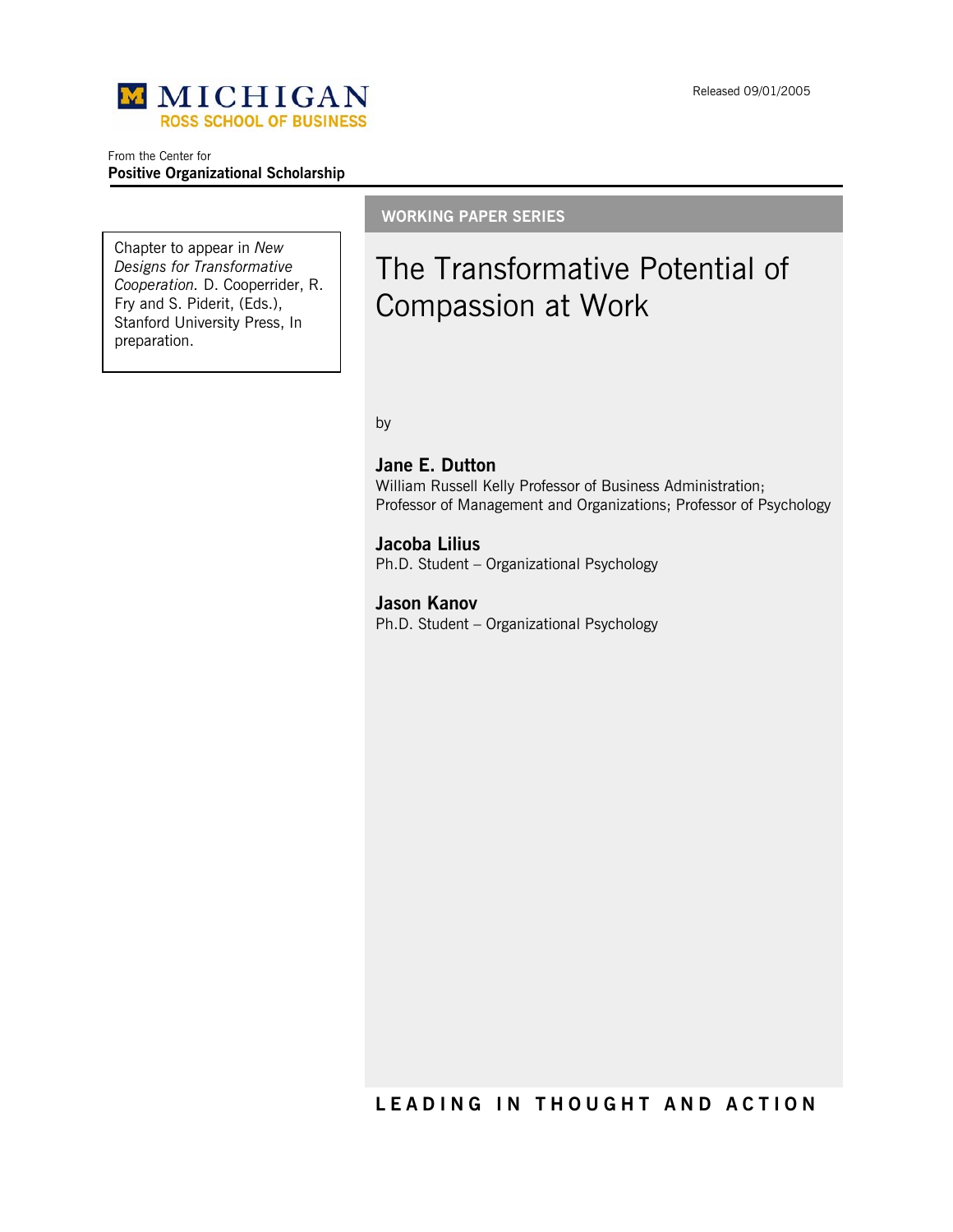This page left blank intentionally.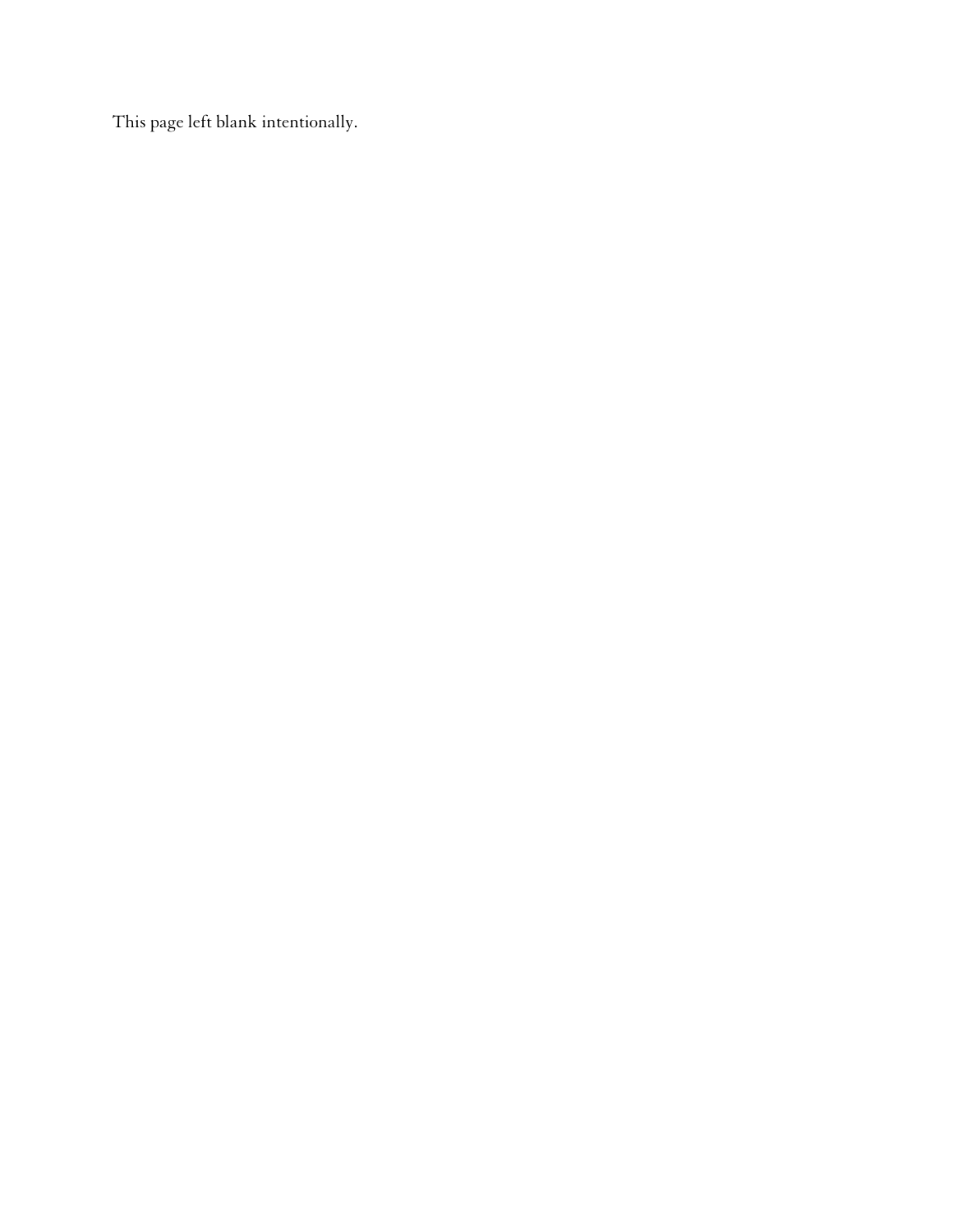# **Chapter to appear in New Designs for Transformative Cooperation D. Cooperrider, R. Fry and S. Piderit, (Eds.), Stanford University Press, In preparation.**

#### **The Transformative Potential of Compassion at Work**

Jane Dutton, Jacoba Lilius and Jason Kanov<sup>[1](#page-29-0)</sup> University of Michigan

"Cooperation can only strengthen mankind, because it helps us recognize that the most secure foundation for the new world order is not simply broader political and economic alliances, but rather each individual's genuine practice of love and compassion. For a better, happier, more stable and civilized future, each of us must develop a sincere, warm-hearted feeling of brother- and sisterhood."

~The Dalai Lama~

In the above quote, the Dalai Lama suggests that individuals are the primary architects of human society. He believes that society can be transformed in a positive way through individual expressions of love and compassion. This chapter takes this idea to heart by exploring how seemingly small interpersonal acts can have big system-wide effects. By argument and example<sup>[2](#page-29-1)</sup>, we hope to reveal the ways that daily instances and expressions of compassion among individuals within a social system, particularly work organizations, can contribute to an organization's capability for cooperation (OCC).

By organizational capability for cooperation, we are referring to an organization's collective ability to do cooperation, where capability is defined by both the organization's ability to do more cooperation and its competence in doing it better. Consistent with the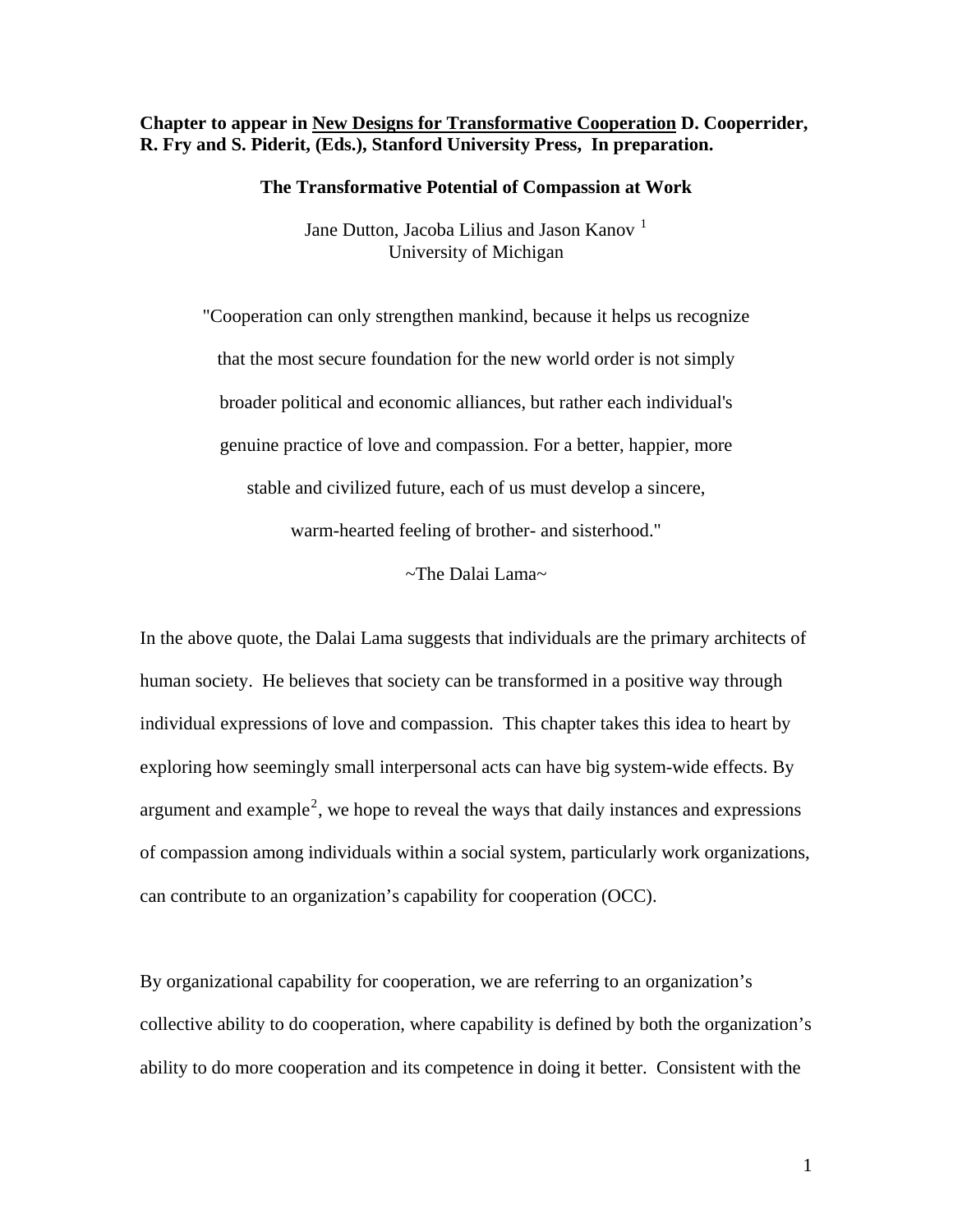theme of this book, we define cooperation as voluntary acts of working with others for shared advantage (Smith, Carroll, & Ashford, 1995; Wagner, 1995). Our definition follows from research by social dilemma theorists who see cooperation in decisions where joint interest is maximized (Kopelman, Weber & Messick, 2002). The definition goes beyond the idea of cooperation as a simple contribution of effort to the completion of interdependent jobs that has been described by researchers in economics, social psychology, and business in their investigations of phenomena such as social loafing and free riding in groups (Latane, Williams, & Harkins, 1979; Wagner, 1995). Cooperation is often achieved by collaboration, defined as joint decision making by key stakeholders about the future in particular problem domain (Gray, 1989). In accord with the thesis of this book, our argument is that greater levels of organizational and interorganizational capability for cooperation contribute to positive global change and human prosperity (Cooperrider & Dutton, 1999).

An organization's greater capability for cooperation shows up in many ways. It may be manifest in an organization's greater rate and success in partnering, particularly in partnering that is more integrative and mutual (Austin, 2000; Eisler, 2003; McGill, 2003). It may show up in more extensive and effective coordination processes. For example, Gittell (2003) argues that firms vary in their capacity to do complex coordination of interdependent tasks and that greater relational competence is largely responsible for higher coordination effectiveness. In her studies of coordination in both the airline industry and in hospitals, a capacity to coordinate well depends on a willingness and competence in cooperating across diverse and interdependent parts of an organization.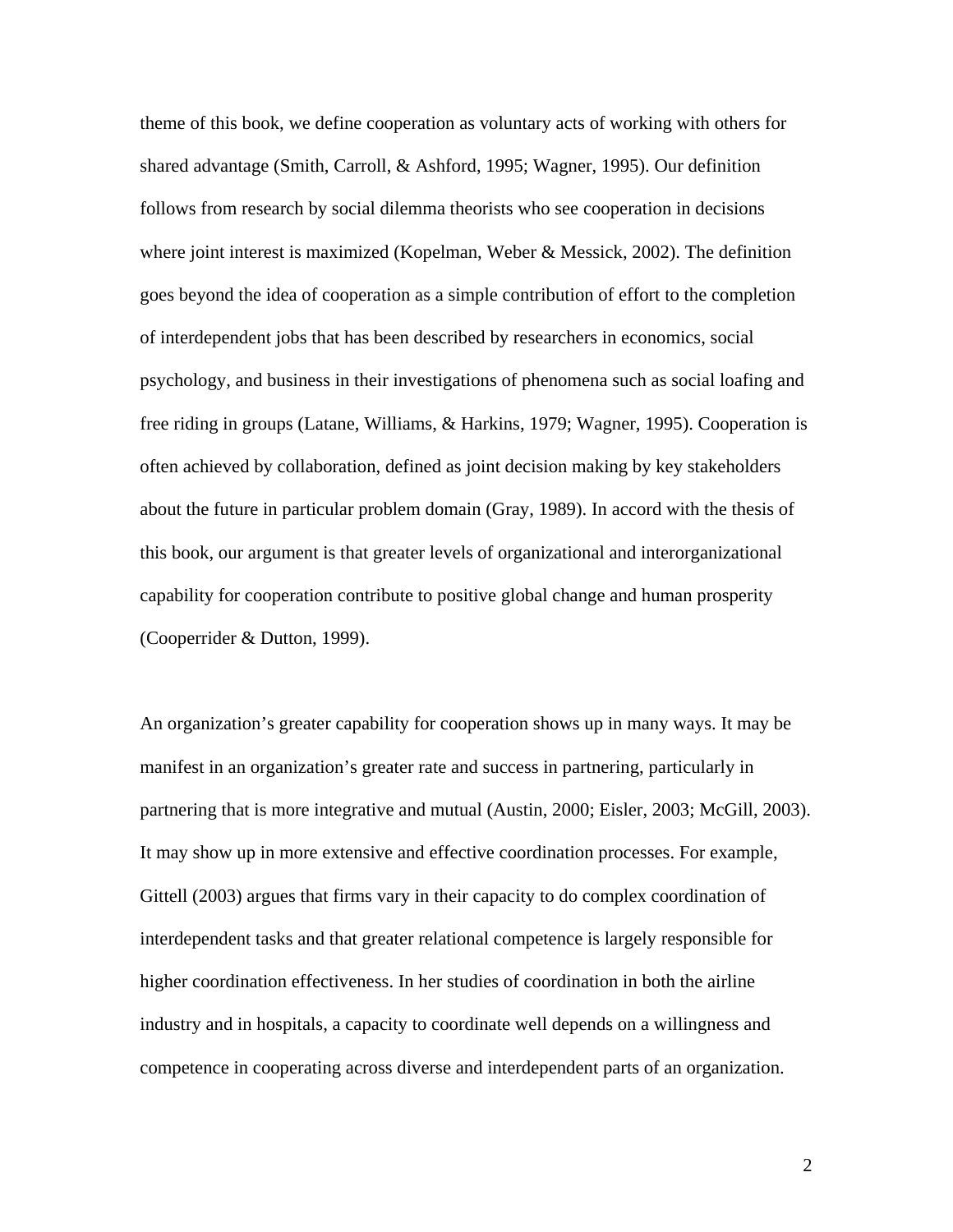A greater capability for cooperation at the organizational level may also show up in less dramatic and costly ways such as more prosocial behavior between members in the organization (Batson & Shaw, 1991) or greater levels of interpersonal helping (Settoon & Mossholder, 2002). It may also be manifest in the everyday language of organizational members. The language of "we", of care, of help, and of enabling both reflect and affirm the existence of a higher capability for cooperation and connection more generally (e.g., Dutton, 2003; Wondolleck & Yaffee, 2000). It may also be manifest in the everyday conduct of meetings, gatherings, and programs, where an attitude of cooperation permeates these micro-occasions and people both see and act on the potential of mutual gains available from working together for shared goals. Where OCC is greater, there is an increased likelihood that cooperation will occur and there may even be more varied forms of cooperation, and the better the organization will be at enabling and supporting cooperation.

Our aim in this chapter is to develop an understanding of the mechanisms through which compassion among members of an organization generates resources, shared values and beliefs, and skills, all of which help to build the organization's cooperation capacity. Resources are the materials in use that facilitate cooperation, or what people draw on and use when they cooperate (Feldman, 2004). Shared values and beliefs provide a sense of direction and motivation. They are what guides cooperation, and help people (both individuals and groups) understand why they should cooperate (i.e., for what purpose) and how they should approach cooperation. Finally, the skills are the means by which people cooperate; they are the know-how that informs how people actually do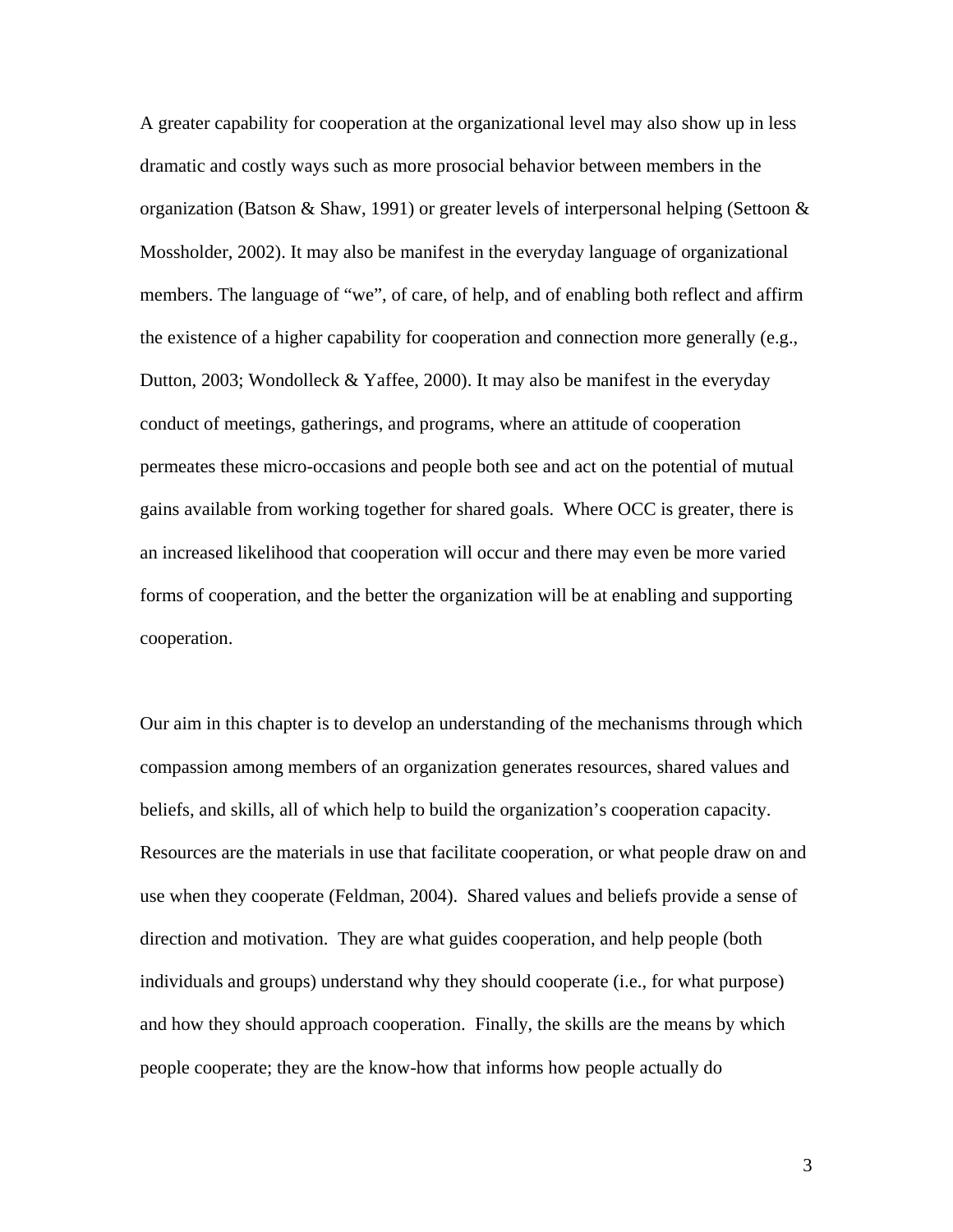cooperation. Taken together, these three effects of compassion contribute to an organization's capability for cooperation. We argue that interpersonal acts of compassion build resources, strengthen values and beliefs and cultivate critical skills, thus building OCC. A visual depiction of the three mechanisms through which compassion affects OCC is presented in Figure 1. We use a pillar metaphor to suggest that an organization's capability for cooperation rests on three pillar features: resources, values and beliefs, and skills.

> Insert Figure 1 about here  $\overline{\phantom{a}...}$  , we can also the contract of  $\overline{\phantom{a}...}$

\_\_\_\_\_\_\_\_\_\_\_\_\_\_\_\_\_\_\_\_\_\_\_\_

# **Starting assumptions about compassion**

This paper begins with the assumption that experiences of pain and compassion are fundamental to being human. As human institutions, organizations are sites that inevitably harbor the emotional pain and suffering of their individual members (Dutton, Frost, Worline, Lilius & Kanov, 2002; Frost & Robinson, 1999; Frost, Dutton, Worline & Wilson, 2000). Moreover, the presence of pain in work organizations has serious financial, psychological, and social costs for organizations and their members (Frost, 2003). As the "heart's response to suffering" (Kornfield, 1993), compassion plays an important role in organizational life through its ability to lessen and/or alleviate pain. Compassion is a relational process that involves noticing another person's pain, experiencing an emotional reaction to his or her pain, and acting in some way to help ease or alleviate the pain (Kanov, Maitlis, Worline, Dutton, Frost & Lilius, 2004). Consistent with the Buddhist argument, compassion suggests no self as it implies no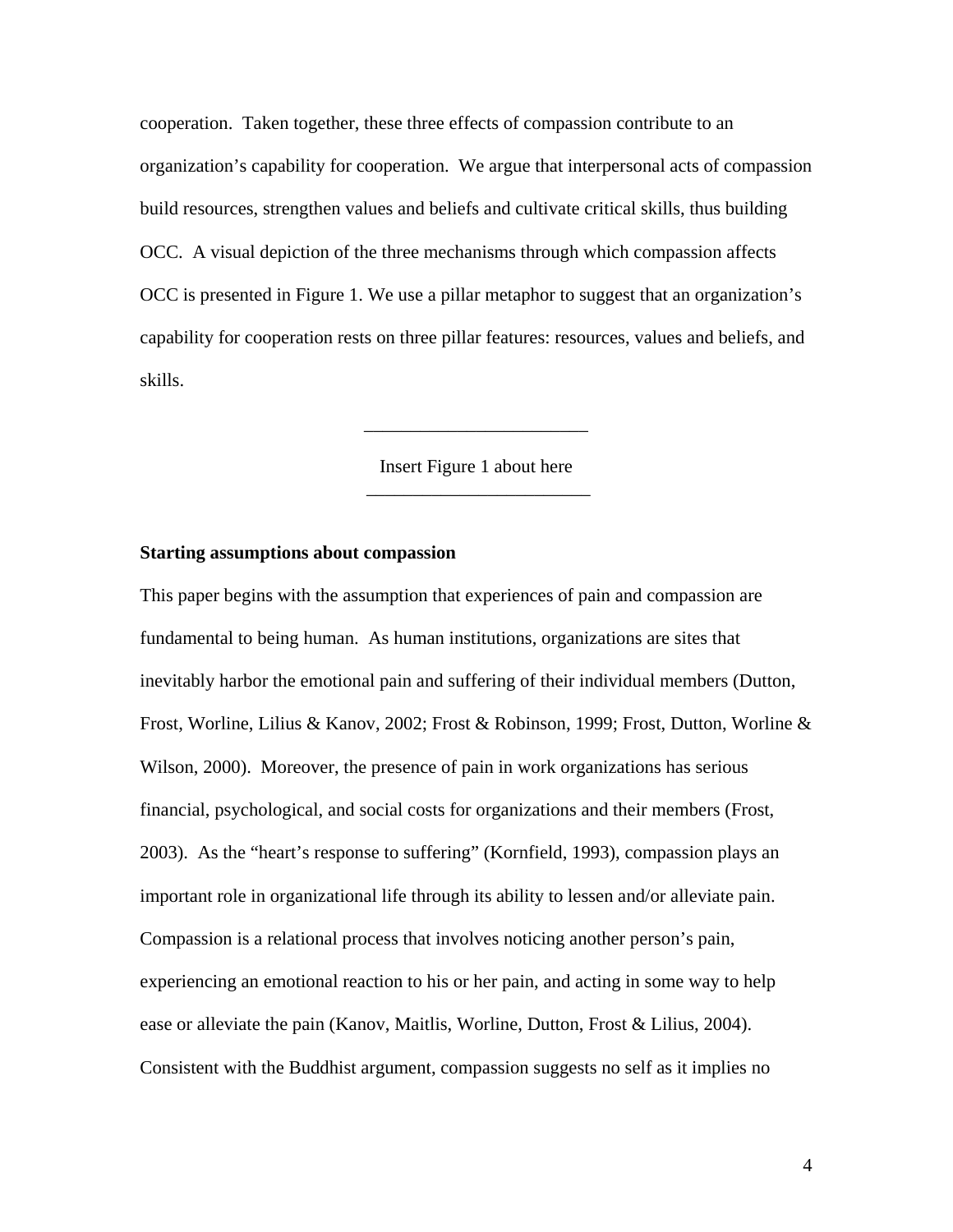boundary between the self and the other (Gray, 2003). Compassion is a form of caregiving that is typically invisible and/or devalued in work organizations (Eisler, 2003; Kahn, 1993). Organizations enable or disable compassion by facilitating or hindering the noticing, feeling, and responding to pain of their members, processes that we argue contribute to the creation of resources, the strengthening of certain shared beliefs and values, and the cultivation of key relational skills (Dutton, Worline, Frost & Lilius, 2005). Our understanding of the healing power of compassion is rooted in medical and nursing literatures, where scholars and practitioners emphasize the importance of attending to patients' emotional anguish as well as the patients' physical health (Cassell, 2002; Reich, 1989). Compassion enables medical practitioners to achieve a deeper level of healing because it connects them more fully with their patients and allows them to treat the whole person rather than just illnesses and injuries (Brody, 1992; Cassell, 2002).

While the healing potential of compassion plays an important role in organizations, compassion also contributes in important ways to organizations' social fabric. By social fabric we mean the overall pattern in the quality of relationships between people in an organization. As suggested in the medical and nursing literatures, compassion heals by and through the relationship that it helps to create between health care providers and their patients (Reich, 1989). Historical, philosophical, and theological sources also recognize the ability of compassion to create, strengthen, and sustain human connection and community (Clark, 1997; Dalai Lama, 1995; Glaser, 2005; Wuthnow, 1990). In general, compassion is widely regarded as a basic social force that builds and reinforces connections between people.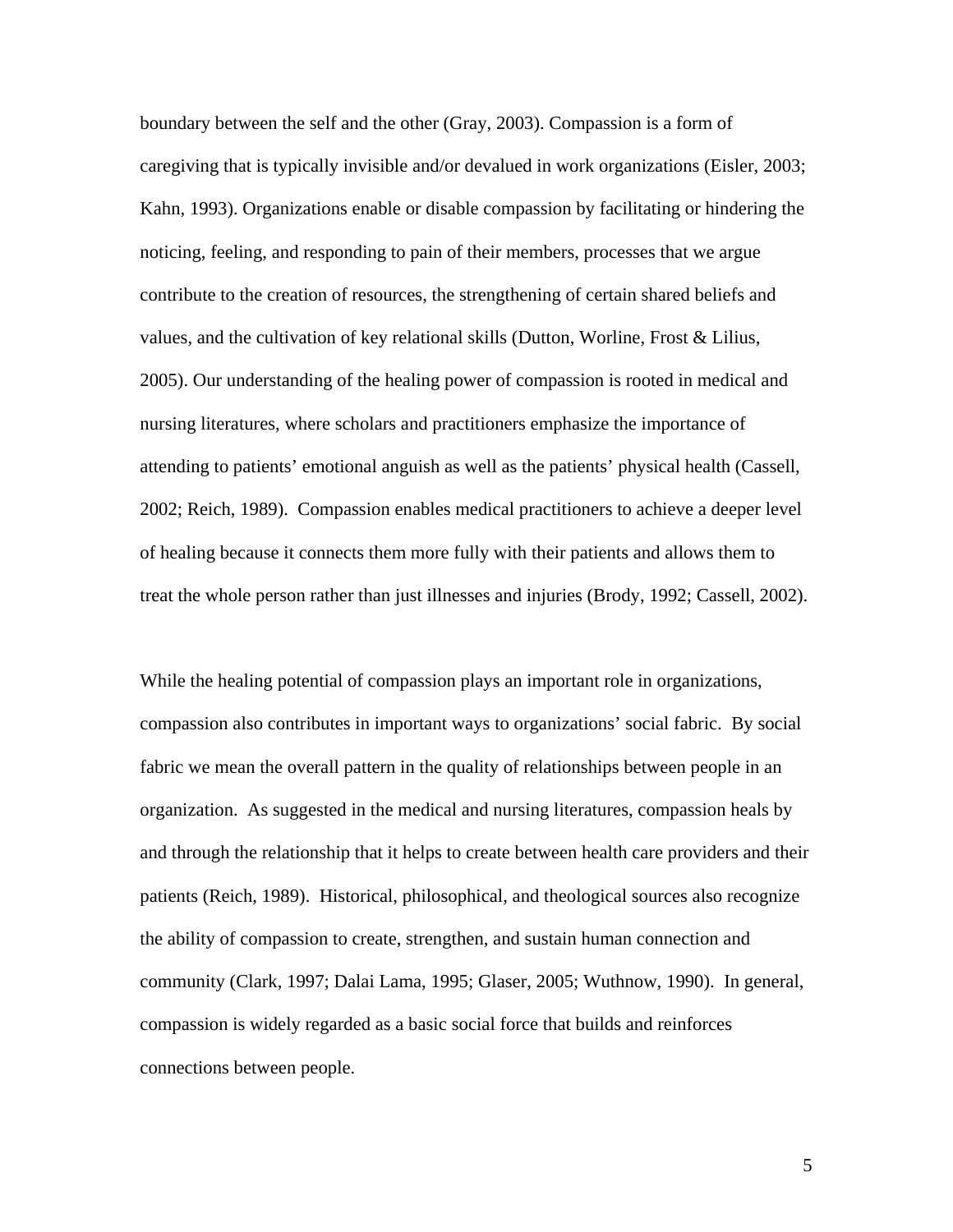In the context of work organizations, we argue that compassion has particularly important social and relational effects. Namely, compassion among organizational members builds, strengthens, and sustains the cooperation capability of organizations. While we discuss the cooperation capability as building from within organizations, consistent with theme of this book, we see it as critical in order to create the conditions by which organizations can be a powerful force for change in a broader sense (Harman, 1990). We now turn our attention to the mechanisms through which compassion achieves these ends.

The core claim for our chapter is that small acts of compassion are generative – they produce vital and renewable resources, generate and strengthen critical values and beliefs, and develop critical relational skills. We illustrate these claims with stories we have gathered from two studies of experienced compassion at work. Together, these three products cultivate an organizational social fabric that strengthens an organization's cooperation capability both by improving the collective competence of the whole and increasing the load capacity of the whole for doing cooperative work. We develop arguments below. After building this foundation we briefly describe a process through which this cooperation capability is enacted.

#### **Three Pillars in Building the Compassion to Cooperation Link**

#### **Compassion creates resources**

Compassion in organizations creates critical resources that are useful for creating and sustaining system-level relational capacities. By resources, we mean relational outcomes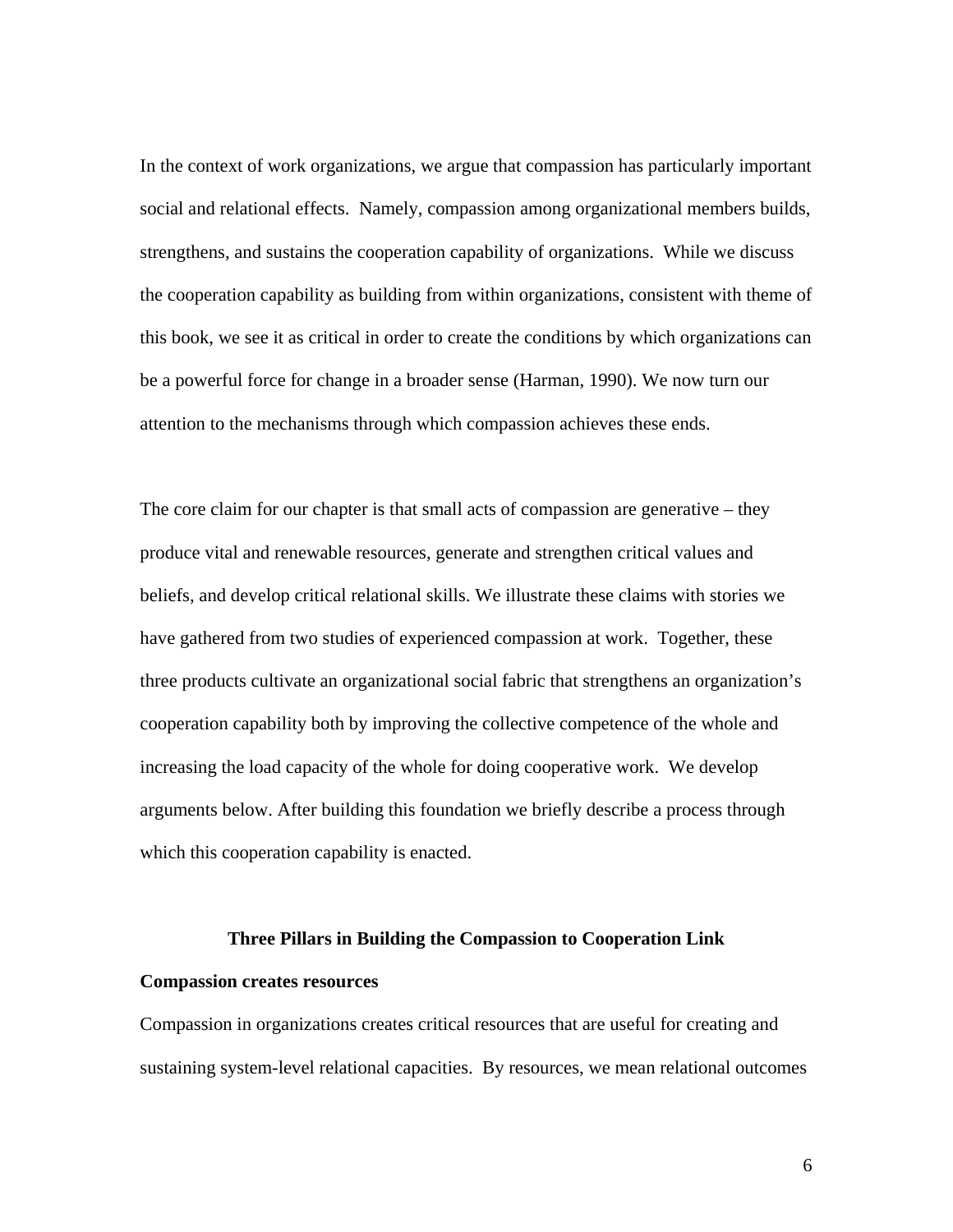or assets that can be drawn on in use (Feldman, 2004) to facilitate cooperative or collaborative action between people. Specifically, we argue that compassion between organizational members increases trust and felt connections between members, and generates positive emotions, all of which increase the potential for OCC. Within an organization, compassion not only generates such resources in those directly involved in a compassionate interaction, it also generates resources in third-party organizational members who witness or are made aware of these compassionate interactions.

*Trust.* Compassion between individuals increases levels of interpersonal trust, or the degree of confidence that one has and one's willingness to act on the basis of the words, actions, and decisions of others (McAllister, 1995). When someone experiences compassion directly or witnesses its occurrence they feel greater trust that, should they be faced with a difficult time in their own lives, they can count on those around them. An employee at Midwestern Health System (MHS) describes the impact of seeing the capacity for compassion in his co-workers:

"A coworker with 7 children needed immediate bypass surgery. His disability insurance only gave his family 2/3 of his normal income – we knew that wasn't enough. I set up a Tax Free Trust Fund and ended up getting a little over \$5800.00 - more than enough to cover his losses of being off work for the extended period of time. I couldn't believe that our lab of 75 came up with that much money in less than 1 week. It still means a lot to me – to know I work with such caring people."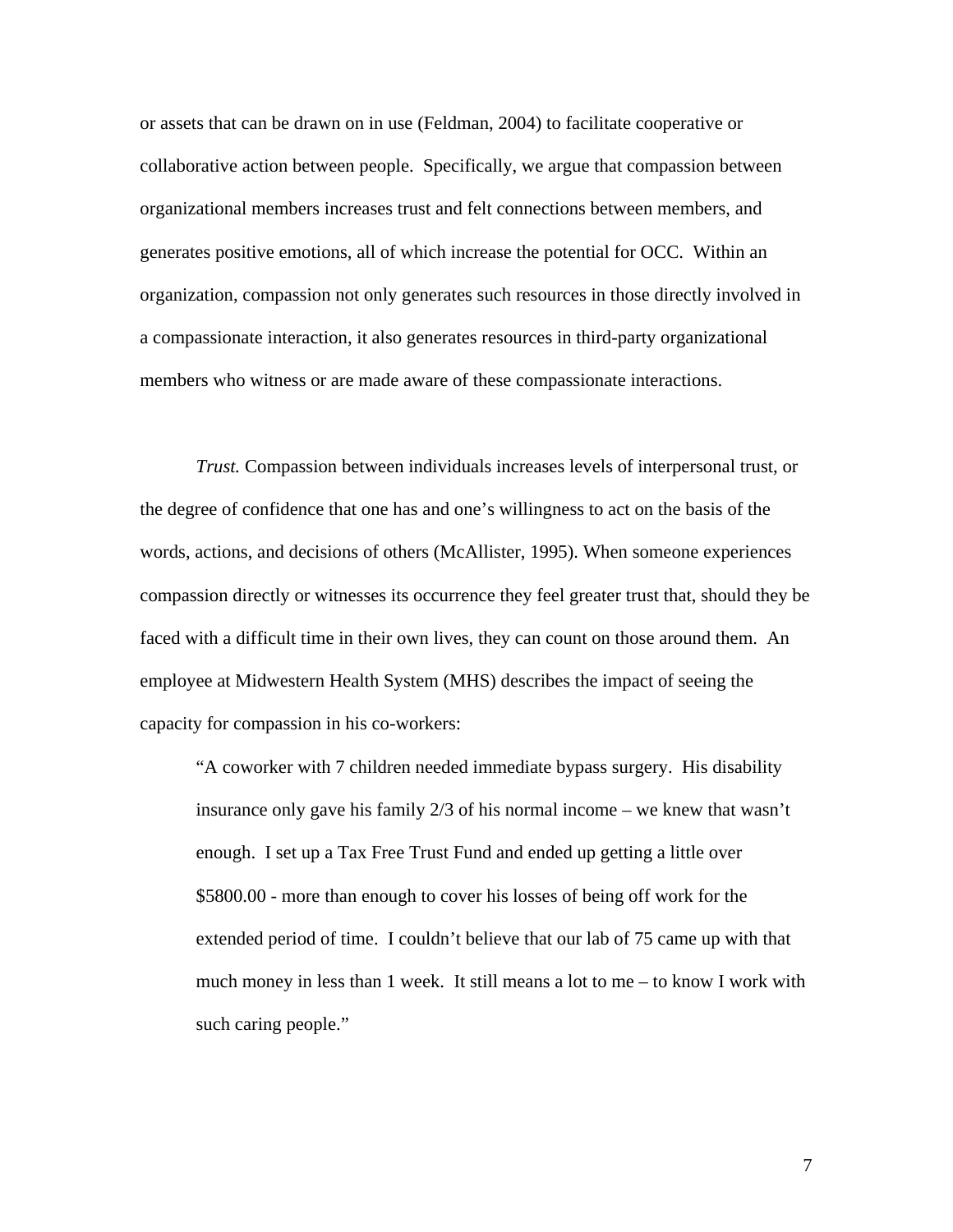The person telling this story conveys amazement at the sheer amount of financial support shown by his co-workers, and through his characterization of them as 'caring people' he suggests his impression of them as people who can be trusted or counted on to act with similar compassion in the future. This trust allows people to suspend a self-focus and develop an understanding that they will not be taken advantage of (Porter, Lawler, & Hackman, 1975), thus creating conditions where they are more open to finding areas of mutual interest and shared advantage, making cooperation more likely and more effective.

*Quality of connection.* In a closely related way, compassion alters the felt connection between people, increasing the quality of the connection. In higher quality connections there is more engagement and a heightened sense of give and take (Dutton  $\&$ Heaphy, 2003). Some people actually verbalize a bond that is formed with those who have provided compassion. One MHS employee describes the connection that she felt with the people who had helped her through a difficult period in her own life:

"For six months I tried to hold down my job while attending to my critically ill mother's needs. Daily I was asked how she was doing, how I was doing, and what can we do to help. Very often there was not anything they could do to help but knowing that they cared and were willing was a wonderful boost to my spirit. The bond you develop with coworkers after an experience like this is

#### irreplaceable!"

This story demonstrates the increase in quality of connection that can be created between compassion receivers and compassion givers. Acts of compassion can also strengthen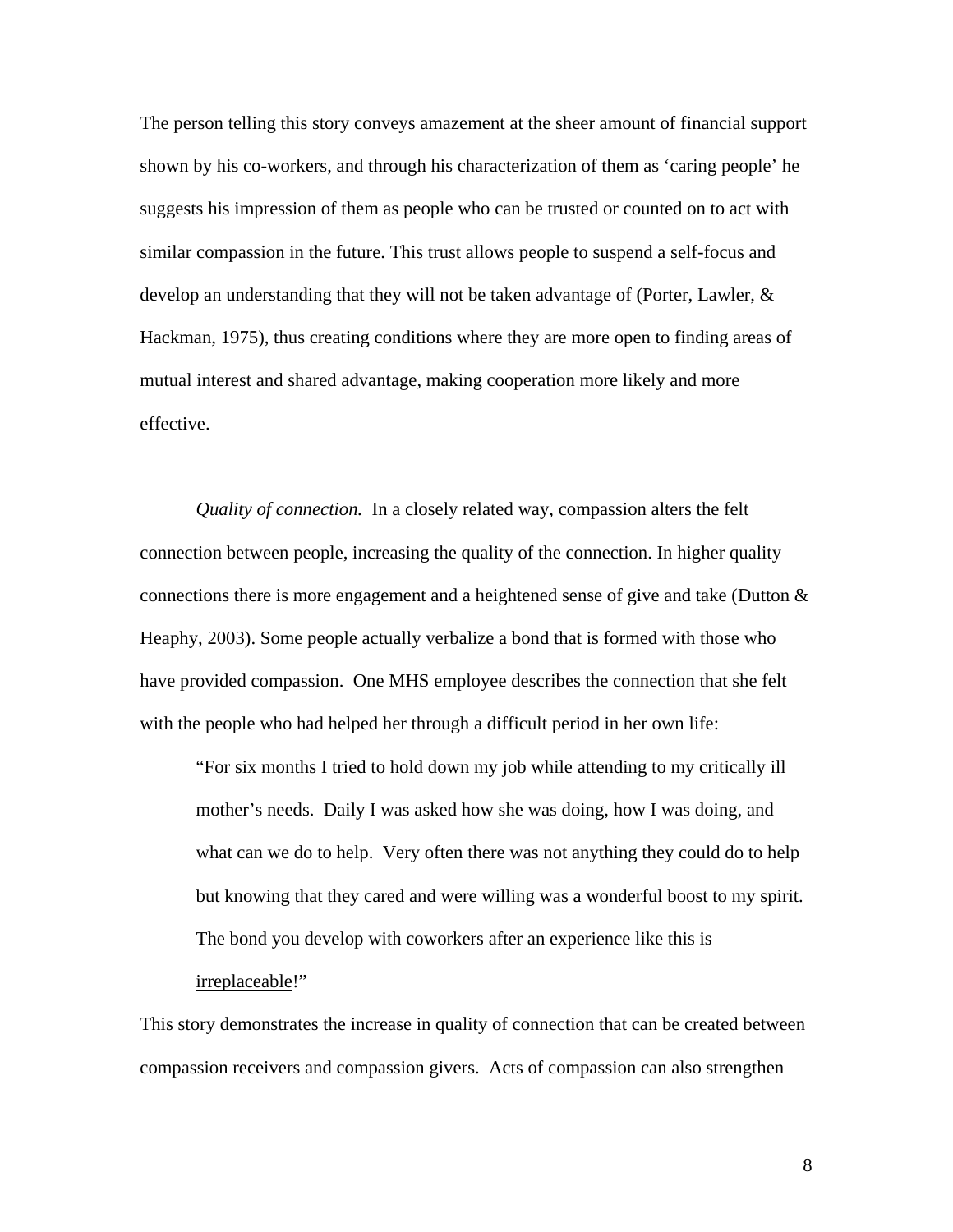bonds between those who work together to provide compassion to someone in pain. Another employee from MHS describes a time when her supervisor's pet was diagnosed with cancer and eventually died. During this time, she and her co-workers showed great compassion for their supervisor:

 "As each day passed, my supervisor shared more details and past 'happy' stories about her pet. We all listened everyday, sympathizing with her everyday – until the day came when she called in to work telling us she would be in late because Tooter finally passed away. Just knowing how much her pet meant to her we all decided to chip in and send her family some flowers in honor of Tooter. We all shared a moving experience. It brought us all closer – not just as co-workers, but as friends."

This example shows clearly the change in the quality and strength of the connection felt between co-workers as a result of their collective expression of compassion. This effect is not limited to those who actually participate in the compassionate episode; in some instances, being witness to compassion may alter the quality of connection between people. In a study of academics and their experience of compassion at work, we heard this effect expressed in many ways. As one person describes his/her experience, "After someone has been compassionate, they loom as an important person in my life" (Frost et al., 2000: 37). In another story an art professor told of a time a student was sharing artwork that embodied her partner's suicide. When she described how she reacted with compassion, she also provided testimony to how people at all levels of involvement in this compassion episode felt a change in connection and the kinds of reactions that were called forth: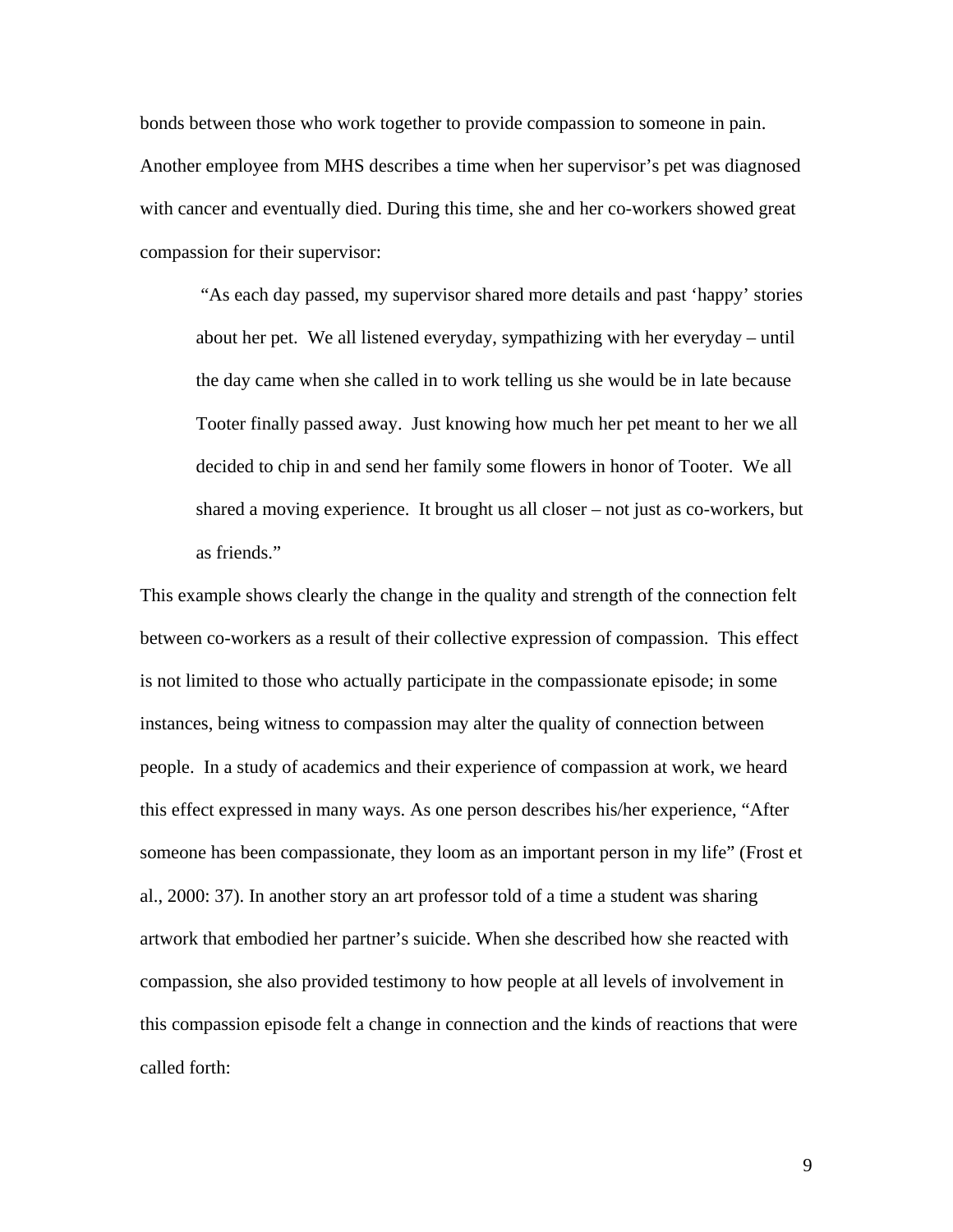"We have all been touched by death, if not suicide, in some way… So I just talked about that. … None of us could understand the pain she had experienced… and that it was incredibly valuable for all of us to have her share it with us, what it meant and how her life would be forever affected. The other students were deeply affected. They were so supportive of her and thanked her and talked about it. Some of them opened up and said things about deaths that had affected them." (Frost et al, 2000: 37)

Here, bearing witness to an act of compassion between the professor and her student brought everyone in the classroom closer together. The change in the quality of classmates' connections to each other and to their professor is reflected in their increased comfort with revealing more intimate details about their experiences with death. Dutton (2003) suggests an association between improving the quality of connections between people and the minimization of the flexing of power in power imbalanced relationships. Thus, it seems that higher quality connections involve less abuse of power and this is associated with increased cooperation (Kopelman, Weber, & Messick, 2001).

*Positive emotions.* Finally, the experience of compassion builds enduring resources through the increase in positive emotions that often result from a compassionate episode. Positive emotions are more than just feeling good in the moment; as argued by Fredrickson (1998, 2000) positive emotions actually lead to enduring change in functioning at both an individual and organizational levels. This claim is based on the broaden-and-build model of positive emotions (Fredrickson, 1998) which describes positive emotions as both broadening people's thought-action repertoire and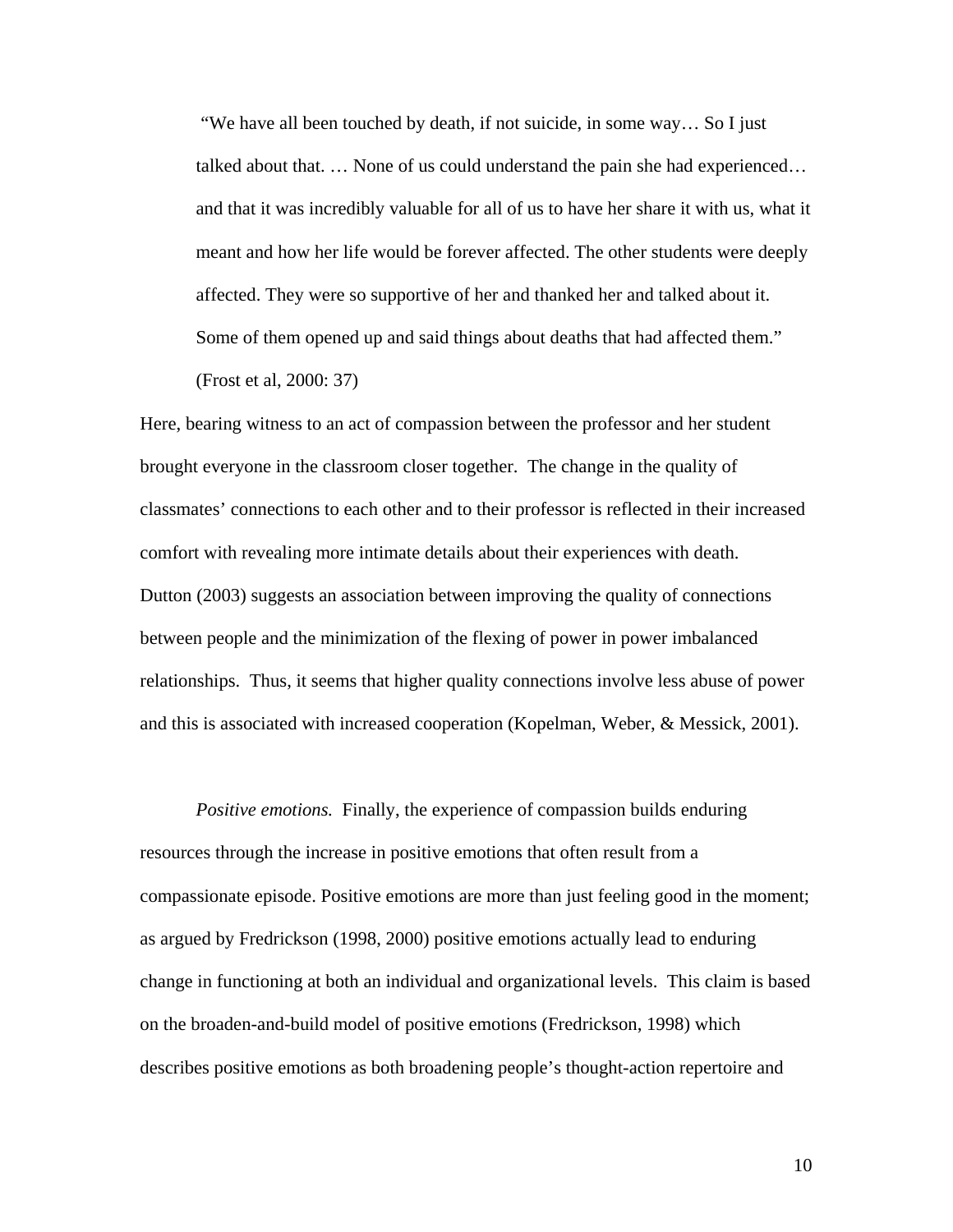building their physical, intellectual, and social resources. As seen through the examples below, compassion elicits positive emotions in both those who receive and witness it. Consistent with Sekerka and Fredrickson (2003), we argue that the experience of positive emotion builds relational capacities of the whole (in this case, OCC), by increasing people's willingness to help one another (Isen, 1987). This helping spawns further positive emotions which increases the desire to help even more. Thus positive emotions create positive spirals of helping and interpersonal cooperation that generate even more positive emotion (Fredrickson, 2003).

For the person who is in pain, experienced compassion can lead to a sense of gratitude. An employee at MHS who was diagnosed with Multiple Sclerosis describes her co-workers as being there for her during "the darkest time of her life." She says, "My coworkers showed me more love and compassion than I would have ever imagined. Do I wish that I didn't have MS? Of course. But would I give up this opportunity to witness and be on the receiving end of so much love? No way". She feels deep gratitude for the compassion that her co-workers had shown her, which Emmons (2003) argues creates an important social resource in that it increases the likelihood of future prosocial behaviors.

For those who witness acts of compassion occurring around them, experienced compassion may lead to a sense of pride. In MHS, compassion is expressed not only between co-workers, but toward patients and their families as well. Although compassion may often be taken for granted as 'part of the job description' for health care workers, it is clear from the story below that this form of compassion has a significant impact on those who witness it: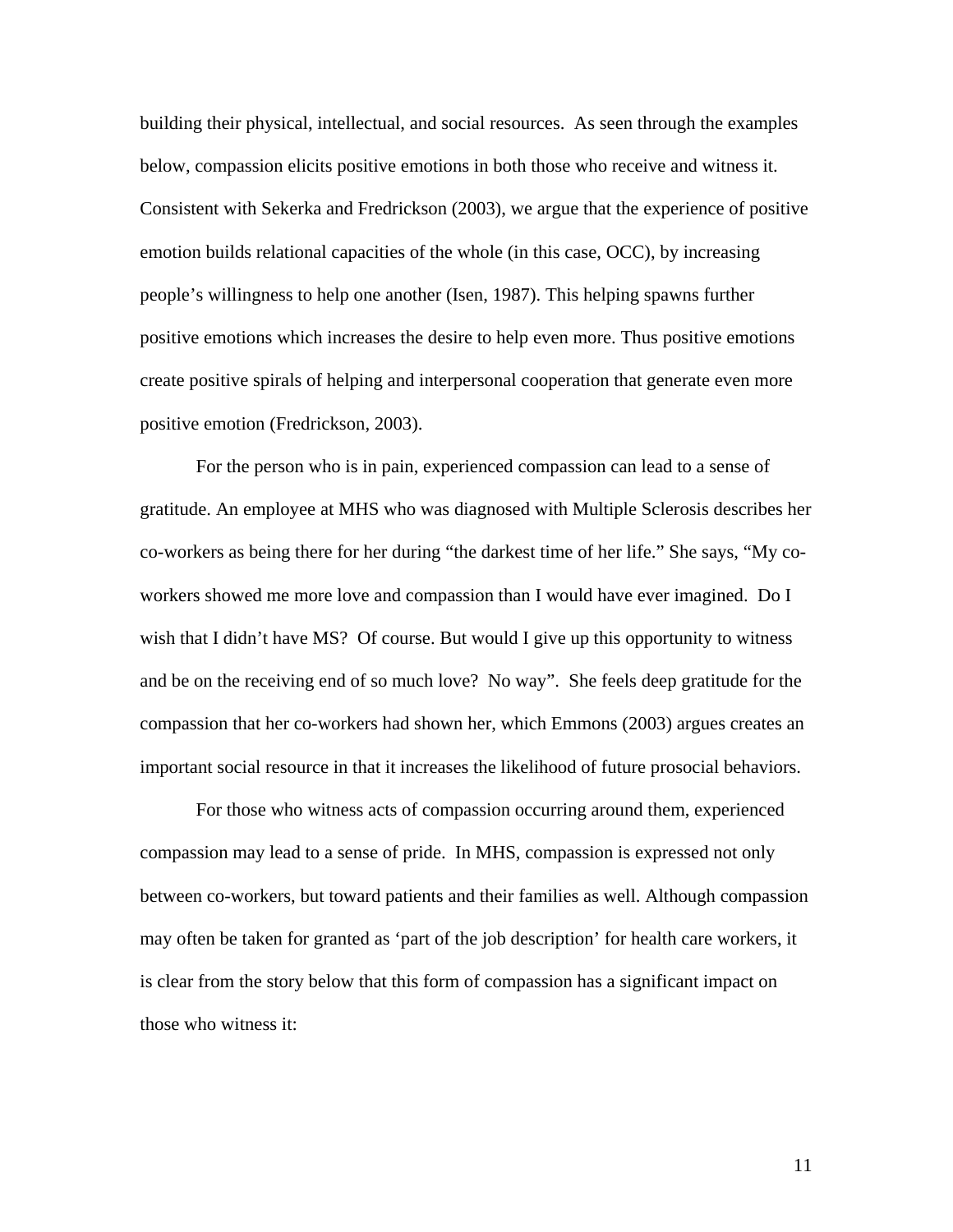"When an extremely obese patient's kidneys shut down, due to the fact that his family had no money and he weighed over 700 lbs when he died, no funeral home would accept his body. Our Chaplin arranged to have a funeral service in the Chapel and several nurses from Critical Care donated money for flowers. Within 4 hours time they had over 20 family members present for a viewing and farewell ceremony. The case management department also found a funeral home to cremate the body free of charge. I was so impressed by the love & compassion I saw demonstrated for a family of no reputation. I was proud to work at MHS."

The person who shared this story with us was able to verbalize the pride that she felt in her co-workers and her organization as a whole as a result of the compassion she observed. A sense of pride, argues Fredrickson (2000), creates the urge to share with others the source of this sense of pride, and to continue to act in ways that will maintain or enhance it. We argue, then, that the pride felt after being involved in a compassionate episode is an important social resource because, by sharing the story of compassion with others, the characterization of the whole as a compassionate system is strengthened and people are more likely to act in ways that are aligned with this characterization. In addition, bearing witness to such an act also inspires people to act in ways that benefit the greater good (Haidt, 2003), thus prompting further act of compassion.

In sum, important social resources are created by the increase in trust, quality of connections, and positive emotion that accompany experienced compassion.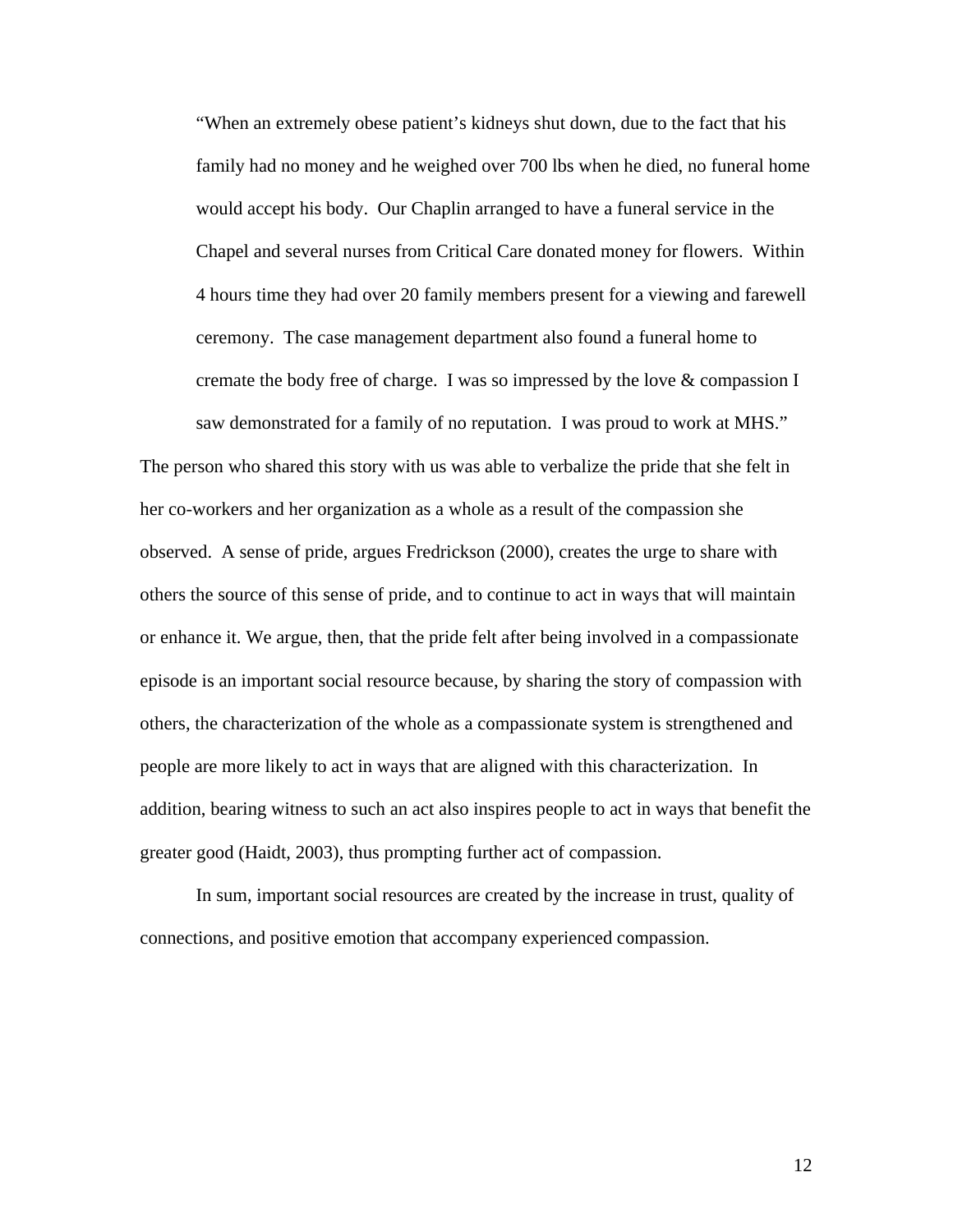#### **Compassion strengthens shared values and beliefs**

Compassion transforms the social context in which it occurs by strengthening certain values and beliefs by making them more visible and actionable. First, compassion as symbolic action affirms the values of dignity and mutual respect. Compassion as expressed human connection is a living testimony to the value that human beings have for each other. An employee at MHS describes the treatment of a homeless woman who had repeatedly trespassed in their office tower and had observable psychiatric disturbance. Building management called the hospital's Behavioral Health staff to obtain information about community resources, and then contacted these agencies on the woman's behalf, who then intervened to assist this woman. Says the employee, "Given a choice between an expedient 'taking care of a problem' and trying to go the extra mile to help an individual, staff chose the compassionate route". Witnessing the dignity and respect evident in the building management's actions may have served to affirm the value of the whole.

Compassion also affirms the value of the common good. Acts of compassion provide evidence of a sense of commitment that a community of people have to each other. Compassion in organizations is behavior that is other-focused at its core. It dissipates self-interest, and center stages other-interest, affirming the existence of common ground and common good and strengthening the social whole (Wuthnow, 1991). Blum (1980) argues that compassion carries with it a sense of shared humanity and this promotes the experience of equality. It transcends social boundaries and connects people to each other in a more fundamental way—at the level of their basic humanity. A story from another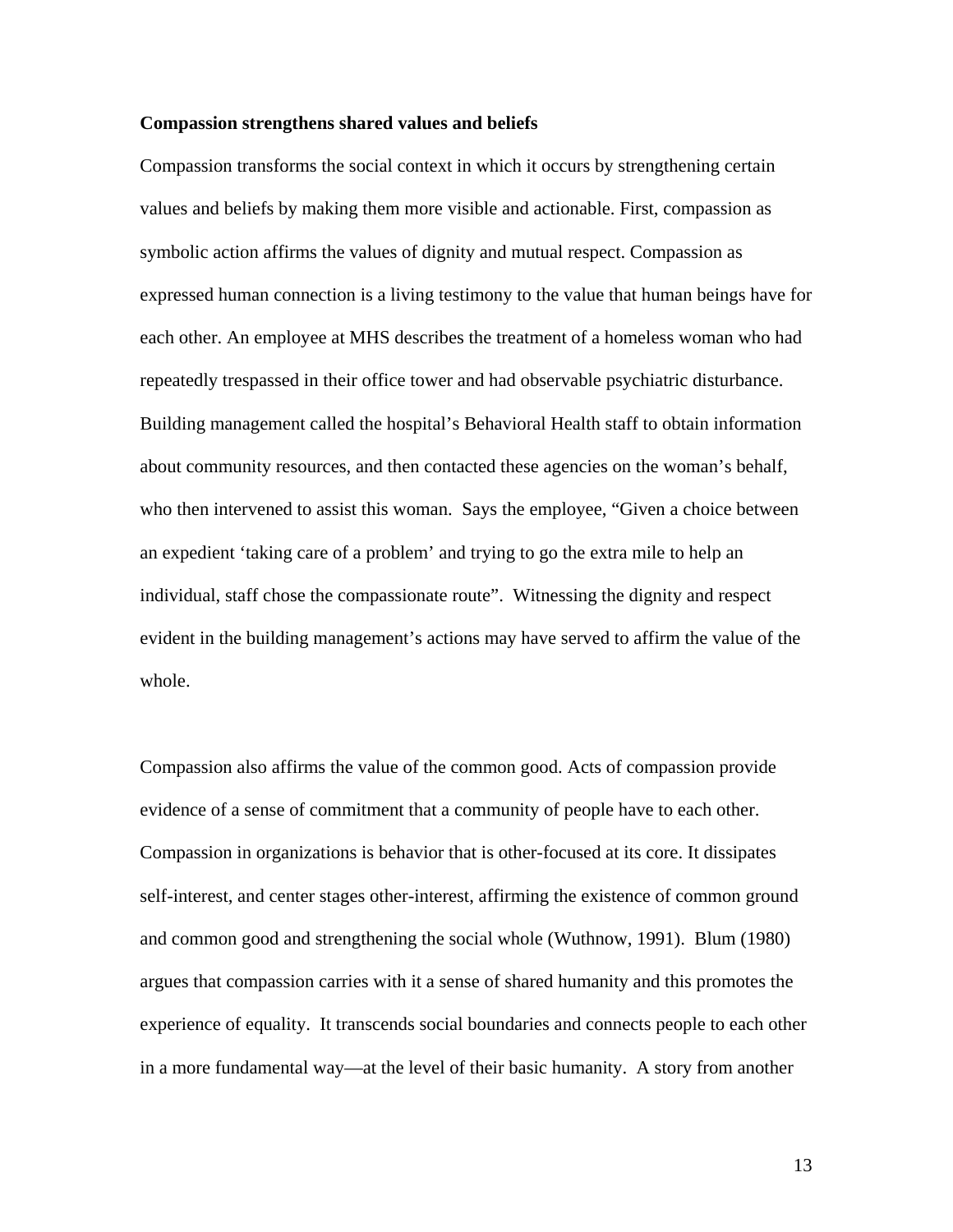employee at MHS describes how even as a temporary employee she experienced compassion from a co-worker:

"At a point in my life when I was struggling to recover from a bad stretch of underemployment and debt pressure, I was employed here as a temporary employee, with no benefits. Not being very talkative, I was surprised to find myself "unloading" on a co-worker and sharing with her my concern over lack of health benefits for my kids. A day or so after this, when I'd forgotten all about the conversation, the co-worker came up to me with a brochure for a low-cost health program for which I might qualify. I was touched and impressed. I felt this person's act to be representative of organizational values, and this was a material factor in accepting my permanent position here."

This example demonstrates beautifully how small acts of compassion can have large effects. This relatively small action affirmed for the person telling the story both her place as an equal, and strengthened what she believed to be important organizational values. Beyond the personal meaning that this had for her, it made her want to become a more permanent part of this community.

Finally, compassion in organizations reminds people of their interdependence with each other, strengthening this as a shared belief. It reminds them of their own importance in the lives of others, and affirms that they can rely on one another, especially during difficult times. An employee at MHS tells of a time when a co-worker found out that both of her parents had cancer: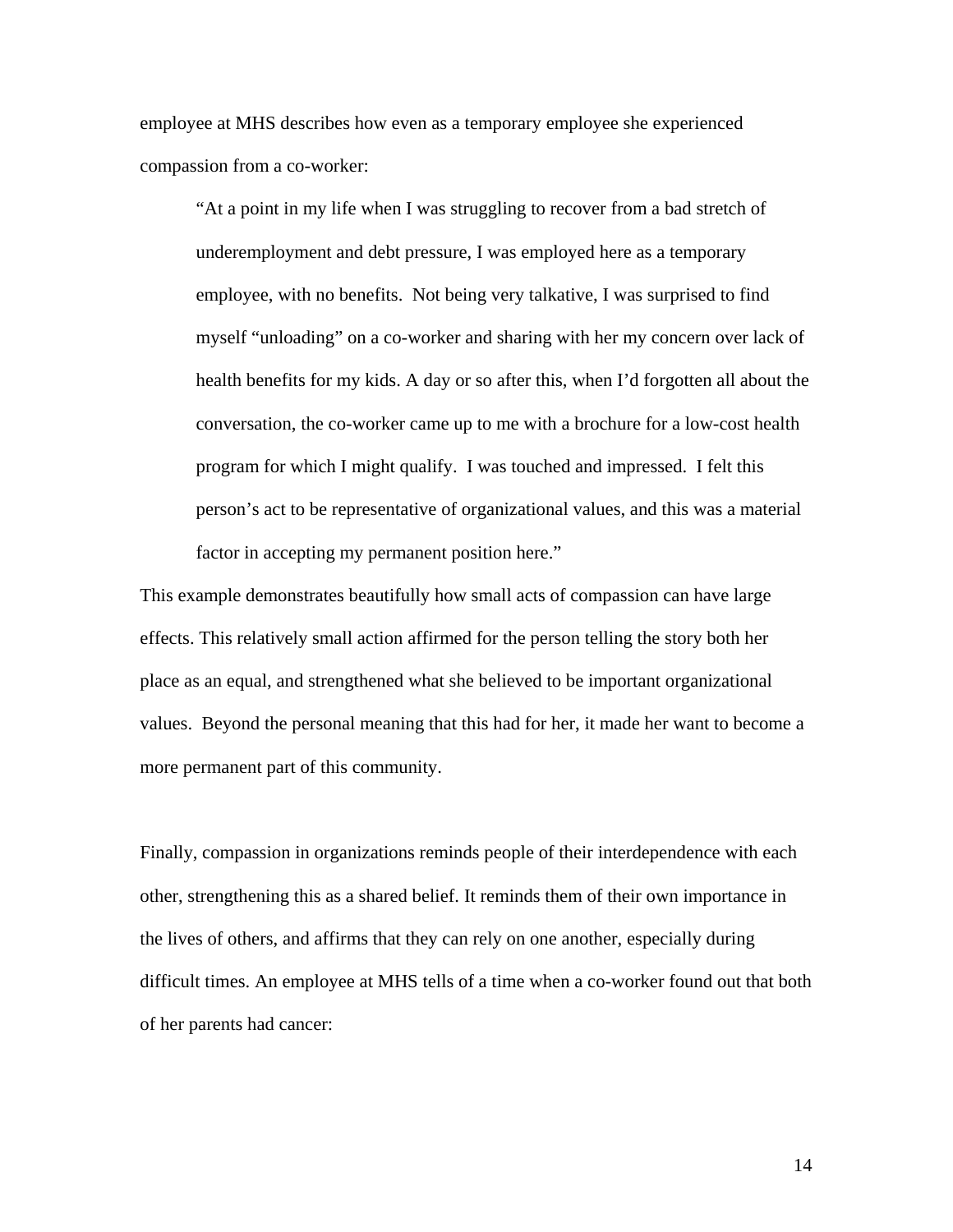"She needed to take a leave to care for her parents. Our department donated vacation hours and personal hours and was able to present her with a check for over \$1000.00. We also donated meals, that we delivered to her and spent time sitting with her or for her so she could run errands or rest. Ultimately her father passed away and now her mom resides with her and her family. My friend is back to work but as her mom's cancer progresses I'm sure she'll need to take off again and we'll all be there to help again. What comes around goes around. We have to be here for each other."

In sum, compassion in organizations is interpersonal behavior that cultivates a culture where people recognize and value their interconnectedness, contributing to a more heightened sense of community and collective identity. It increases OCC by affirming joint interests and shared fate, while at the same time, helping people to feel safe and valued through mutual respect and the honoring of each person's humanity.

## **Compassion cultivates critical skills**.

While people are born with a capacity to be compassionate (Nussbaum, 1996), in many institutions – whether they are families, schools or work organizations – that "natural" capacity is dulled and sometimes erased. Thus, when people are compassionate or witness others being compassionate it awakens certain innate skills and deepens people's capacity to exercise them as well. A story from MHS exemplifies how after experiencing compassion during a difficult time in one's own life, people are more likely to act with compassion themselves: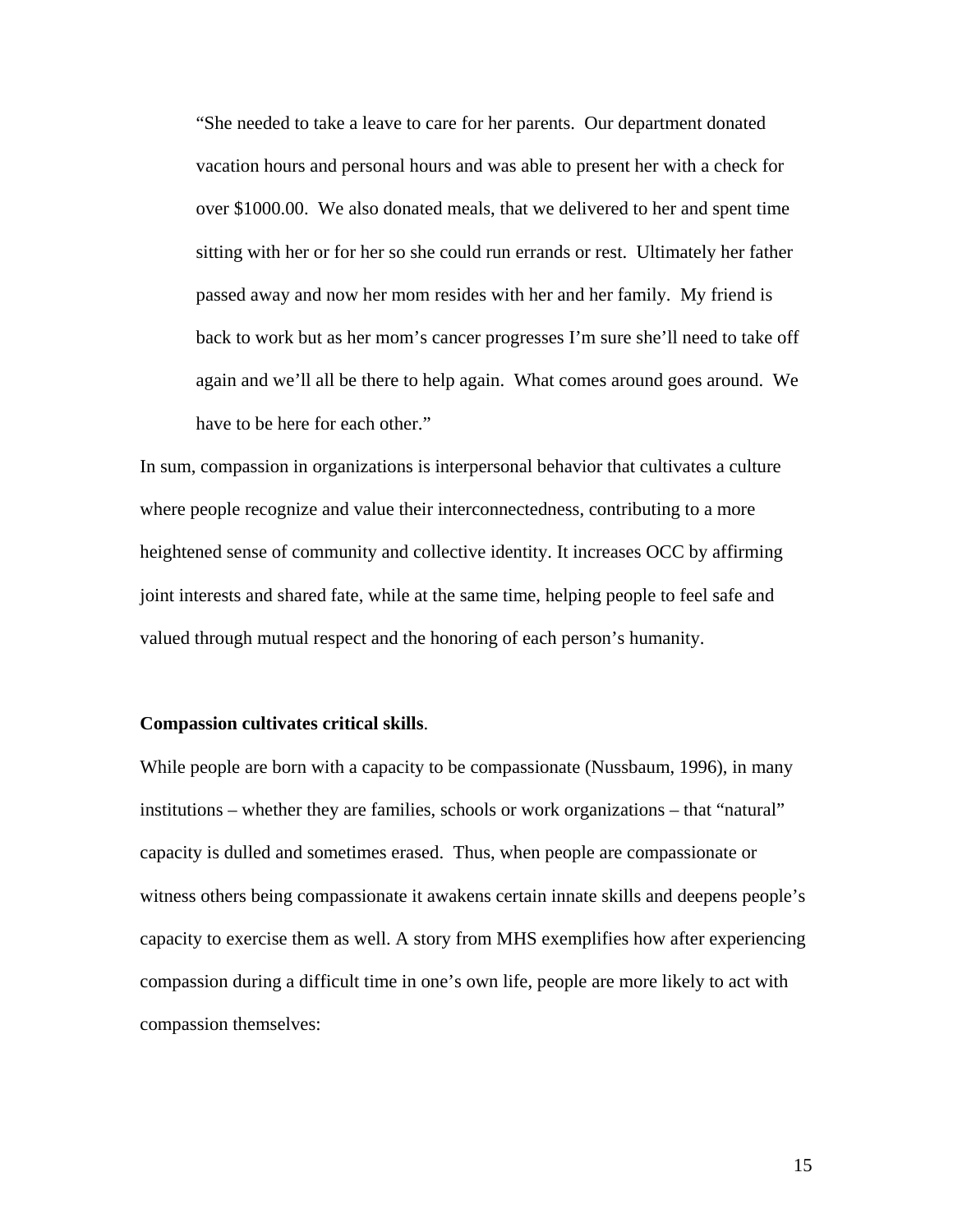"I was diagnosed with breast cancer in January 1999. I did not realize that I worked with so many caring, giving, wonderful people. I was flooded with hugs, prayers, gifts and tons of support throughout my various surgeries and chemotherapy. I was so overwhelmed when food was delivered to my house to feed my family of 6 by this group of very caring people. I have never felt so loved. This experience has given me a deeper commitment to my co-workers…I find myself contributing to all other calls for sharing and giving."

In addition, compassion improves peoples' emotional attunement or their sense of being able to gauge the emotional state of another person. This is one of the reasons that compassion has become a behavior and value that the medical profession is trying to foster (Brody, 1992; Cassell, 2002; von Dietze & Orb, 2000). For example, Patricia Benner and her colleagues have shown through their study of expert nurses the importance of emotional attunement or sensing and adapting one's emotional awareness to the emotional state of another as central to the provision of quality care (Benner, Tanner, & Chelsa, 1996). In a study of compassion at work in university contexts, we found that people did sense changes in the degree to which people attuned to one another as a result of experiencing compassion. One study participant explained that her friend Jenny had become more attuned to her through episodes of compassion:

 "Like the times when Jenny asks me if I'm okay, I know that someone cares about me… There's no rhyme or reason for when she asks me, but when she asks me I need to be asked. She knows that somehow… We feel the life of each other… and it means so much to me and I know she knows that." (Frost et al., 2000, p. 33).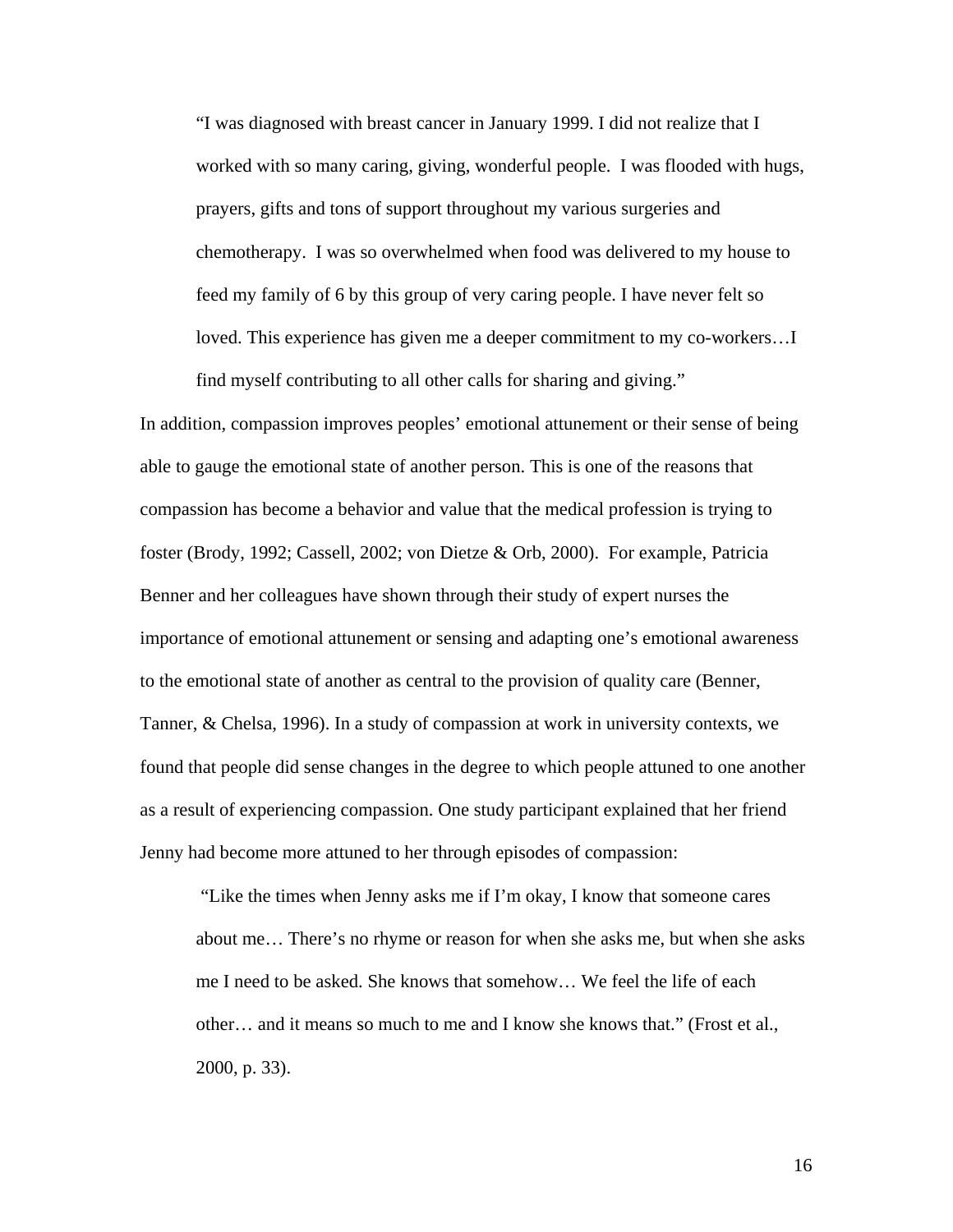Compassion may enhance emotional attunement by improving listening skills or other forms of interpersonal connecting. For example, in one study of how peer supporters with multiple sclerosis provided care and support to people with the same disease, there was significant shift in listening skills that resulted from this form of compassion. As one person put it:

"There is a quietness when I'm talking to someone, and I'm listening to them, I have to make an effort not to try to top them. It's gotten easier. And I can listen, and I become quite interested in what he's talking about. That's a change. There's quietness in the soul because of it" (Schwartz & Sendor, 1999: 1572.)

The mode of connecting in compassion is one of being other-focused, resulting in a finetuning of one's receptors to the changed emotional and cognitive states of another person. Compassion also develops and strengthens enabling skills. By enabling skills we mean the set of behaviors that one person does that allows others to be more successful at what they are doing (Dutton, 2003). People learn through the expression of compassion that small acts of caring enable another person to carry on in the face of his or her pain or grief. Thus, compassion opens the door to responding with one's presence, one's attention, one's touch—simple moves that communicate a" being with" the other person. This type of awareness expands people's repertories of how they can enable others often moving people from thinking that they have to enable with grand gestures (as implied, for example, by extensive mentoring programs or buddy systems), to the realization that small expressions of their own humanity can be important enabling moves. This expansion of response repertories echoes what Miller and Stiver (1997) argue happens when people act in mutuality with each other.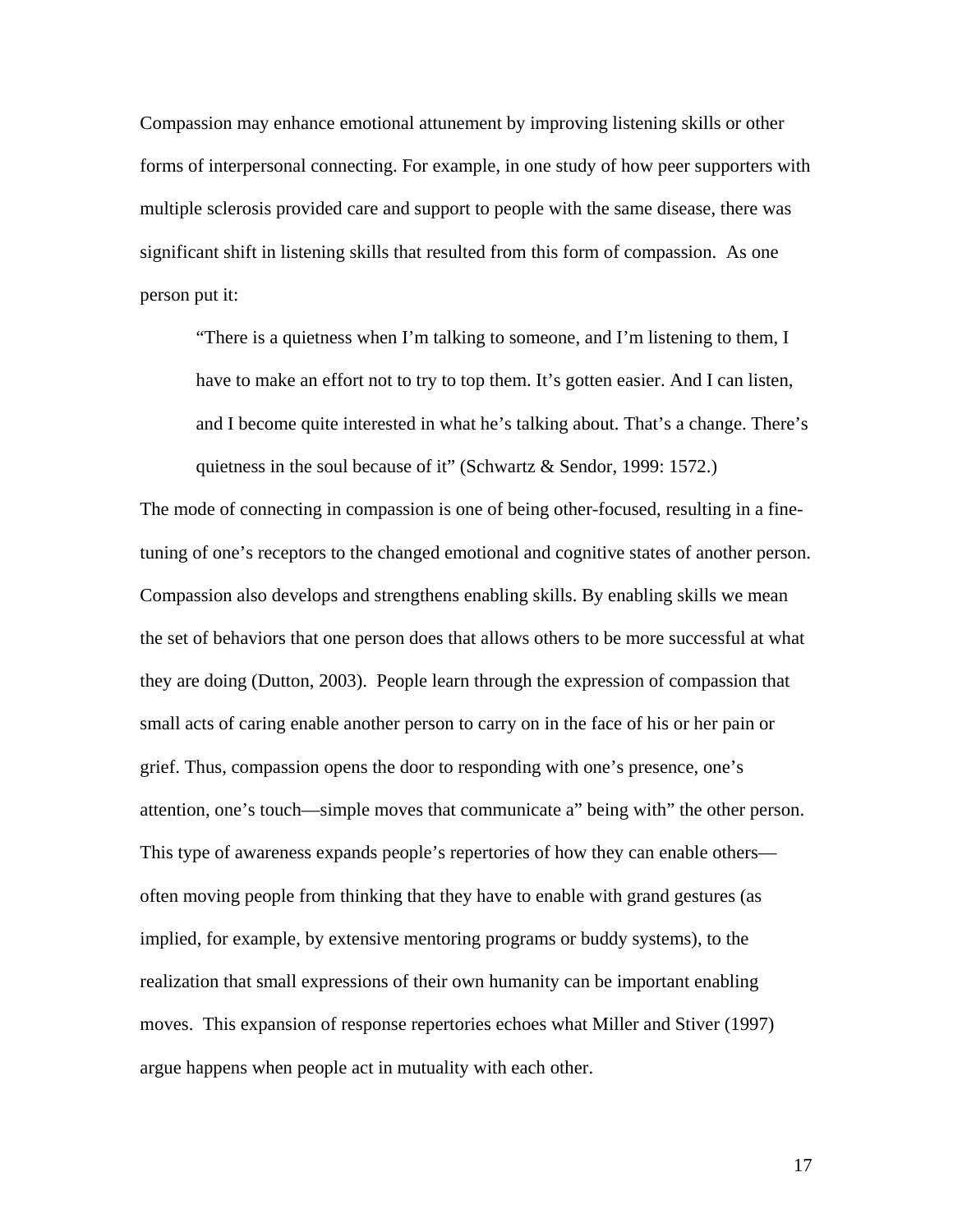Here, compassion in organizations cultivates skills that allow people to focus on and attend to others. When people are overly self-focused they often exhibit a decrease in prosocial behavior (Gibbons & Wicklund, 1982). Instances of compassion, however, create conditions where the condition of others becomes more salient and people are able to suspend their own self-interest and put the needs of others ahead of their own. Compassion thus cultivates skills that lead to more collectivist behavior, where the wellbeing of the group takes precedence over personal interests, and this leads to greater levels of cooperation (Wagner, 1995).

#### **Building OCC through individual acts of compassion**

In the preceding sections, we identified three sets of ingredients that are foundations for building an organization's collective capability for cooperation. The goal of this section is to provide a theoretical sketch of how interpersonal acts of compassion among organizational members, through the generation of essential resources, values and beliefs, and skills, contribute to the cooperative capability of the whole organization. To this point, we have shown that interpersonal acts of compassion generate relational resources, shared values and beliefs, and critical interpersonal skills, all of which increase individuals' capability for cooperation. Now we develop a framework for understanding how such acts among individuals build and contribute to a system-level capability for cooperation and how this capability, in turn, influences the actual doing of cooperation among individual organizational members.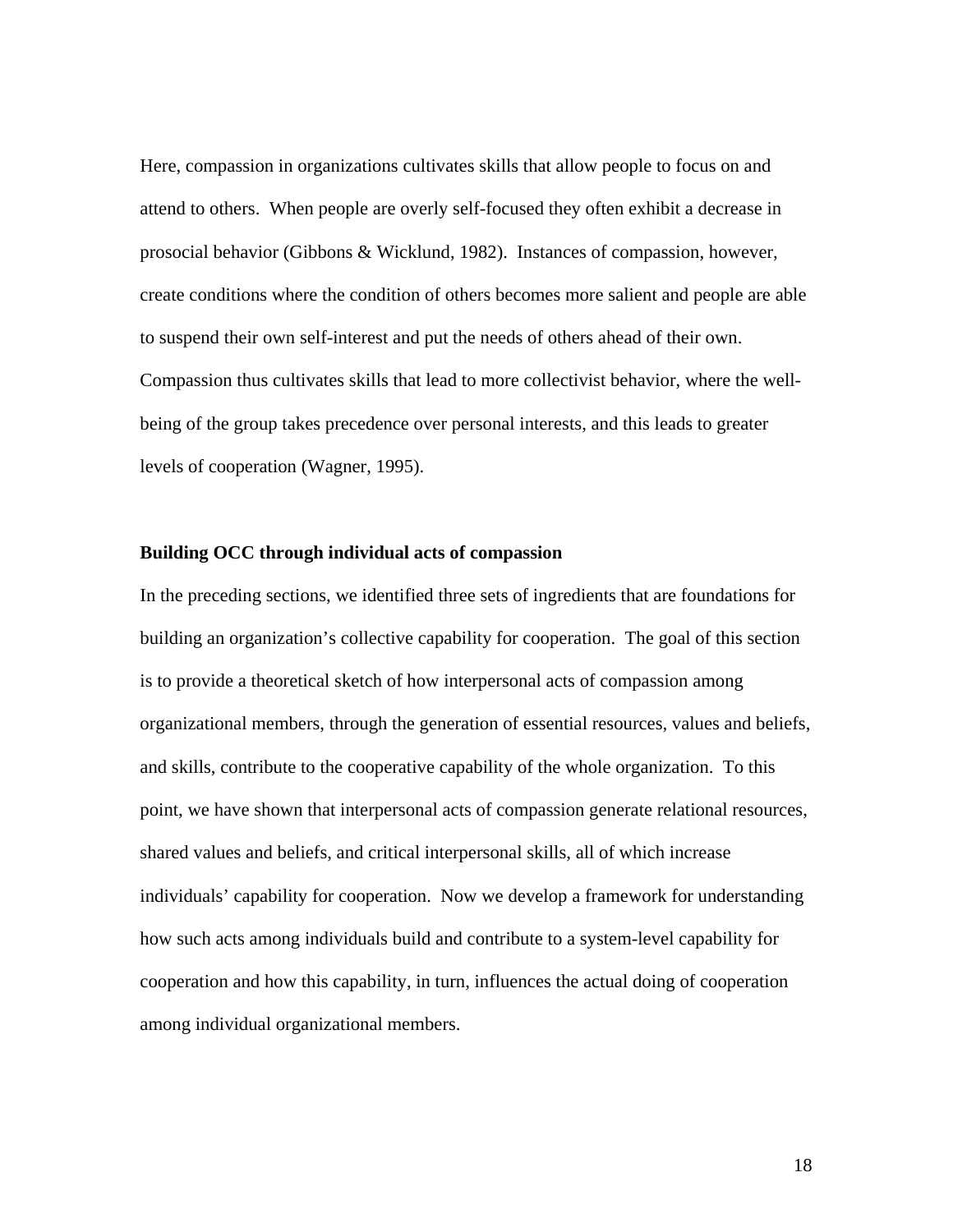Interpersonal acts of compassion among individuals can develop into a system-level capability for cooperation as members of the organization develop a shared awareness of the acts. The generation of resources, the promotion and reinforcement of values and beliefs, and the cultivation of critical skills occur when organizational members become increasingly aware of compassionate acts just as they do when members witness these acts directly. One way that awareness can spread throughout an organization is through informal story telling. When acts of compassion occur within an organization, members, particularly those directly involved and/or those who witness the acts, may share the story of what happened with their co-workers during informal interactions and conversations.

As organizational members communicate with each other and spread the word about compassionate acts, they move toward a shared understanding of the events themselves as well as their meaning and significance. In seeing that others in their organization are responded to with compassion, those who hear stories of compassion often develop a sense that they too, as fellow organizational members, would be taken care of in a difficult time. As a result, the trust, the deepened sense of connection to others, and the positive emotions that compassionate acts generate will be able to spread. The sharing of stories is also how organizational members come to develop an idea of 'how things work around here', and this increases the likelihood that the values and beliefs reflected in the acts themselves will come to be shared by those who hear and tell the stories. Telling stories of compassionate acts is also instructive in that it teaches others about how to be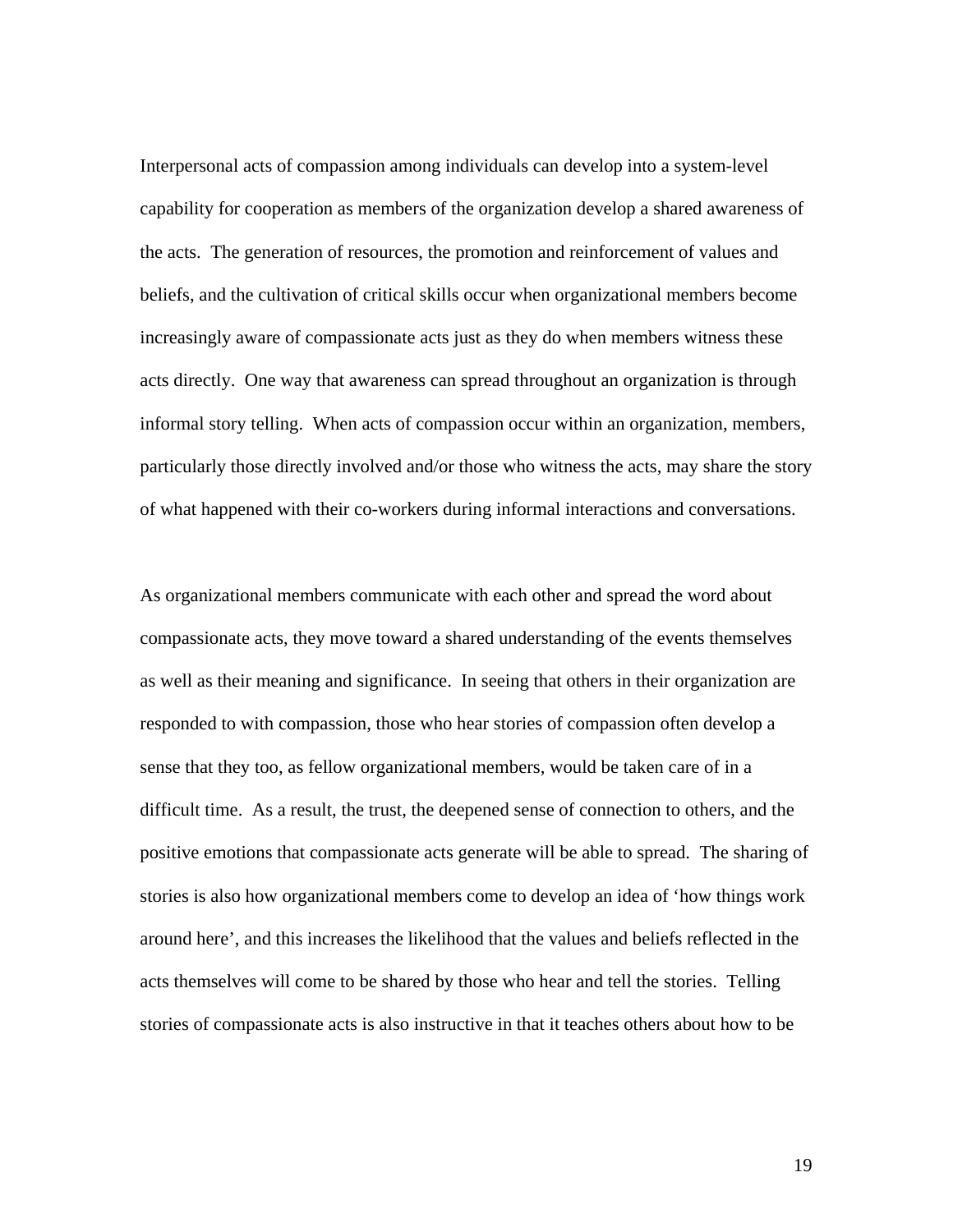compassionate and how to do compassion. In this way, stories also help to cultivate the critical skills.

Story telling can also occur in organizations via more formal channels. For instance, MHS used to distribute a monthly newsletter called "Caring Times" to the hospital's entire staff. This newsletter was composed of stories about hospital employees engaging in caring and compassionate acts. Practices such as this serve two important functions. First, they encourage hospital employees to look for instances of compassion and tell stories about what they see. Second, they legitimize the stories and spread them throughout the organization in a way that articulates not only what happened, but also the storyteller's experience of what happened. Thus, the sharing and propagation of these stories communicates the relational resources, values, beliefs, and skills to others throughout the organization. By making this type of story telling an institutionalized practice, organizations can increase the likelihood that individual members will regard these important products as being of the organization as a whole. For instance, to the extent that any one story reflects the values of mutual respect and dignity, it is likely that people will develop a sense that such values are endorsed and shared by the organization as a whole rather than seeing them as the exclusive values of the storyteller. However, it is important for organizations to use caution when attempting to formalize or institutionalize compassion. If an organization's rhetoric about the value of compassion is not consistent with the way the organization does business, formal mechanisms for spreading the word about compassion may come across as insincere and manipulative, thus undermining their intended effects.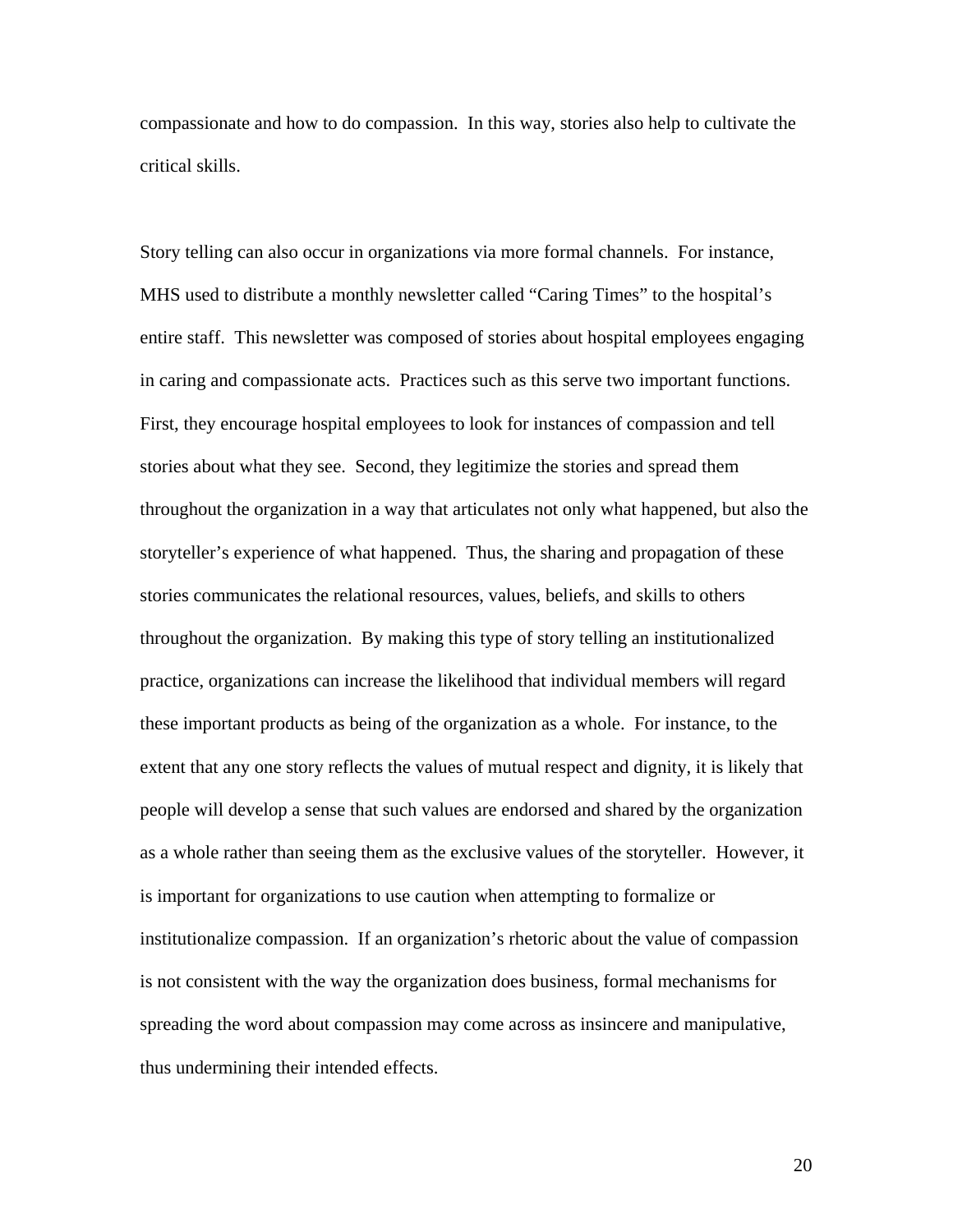Organizational leaders can play important roles in increasing awareness of compassionate acts throughout their organizations by acknowledging the acts of others and by modeling compassion in their own actions (Boyatzis, Smith, & Tresser, 2003; Dutton et al., 2002). Being that leaders are typically highly public figures in their organizations, these practices serve to spread the word about compassion in ways analogous to formal storytelling. Also, to the extent that leaders embody the organizational whole, these practices endorse and legitimize compassionate action on behalf of the organization (Frost, 2003).

Leadership practices and formal and informal story telling help to spread the relational resources, values and beliefs, and critical skills that compassionate acts generate throughout a social system, thus building the system's collective capability for cooperation. To the extent that such a capability is present in an organization, individual members will be able to act more cooperatively (the load factor) and they will be able to do so more effectively (the competence factor). The relational resources serve as the basic raw materials on which individuals can draw in their daily actions such that will act in ways that reflect a heightened sense of trust, a deepened sense of connection with others, and positive feelings of gratitude and pride. Thus, individuals will be well equipped to cooperate. Additionally, when individuals collectively value dignity, respect, and the common good and they believe in interdependence, they will be more likely to take a cooperative approach to their work. These shared values and beliefs also improve people's cooperative competence because they help people align their actions with others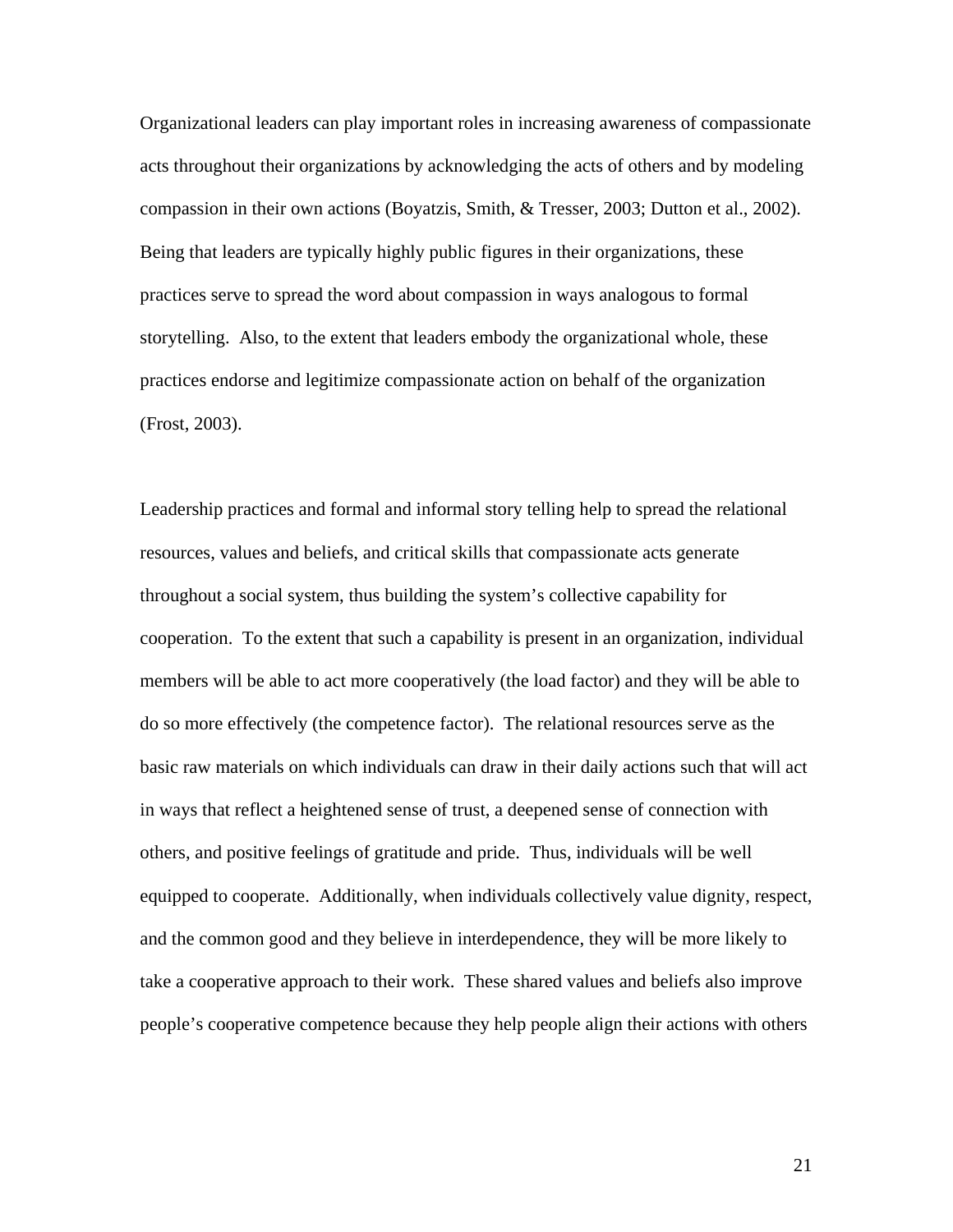in the organization. Finally, the critical skills that compassionate acts generate serve as a means for acting cooperatively, thus improving people's cooperative competence.

## **The importance of bridging compassion and OCC**

This chapter develops our understanding of how daily expressions of compassion among members of work organizations build and enable an organization's capability for cooperation as a whole through three mechanisms. Compassion among members of organization generates renewable resources, strengthens values and beliefs, and cultivates skills. In describing how the seemingly trivial actions and expressions of individuals can have big system-wide effects, this theoretical framework bridges micro-level processes with system-level properties.

By looking at organizations through a lens of compassion, we can see how seemingly small interpersonal actions can have big system-wide effects. First, the expression of compassion is a relational process that creates renewable resources of trust, quality connections, and positive emotions. Second, acts of compassion express and reaffirm shared values of dignity, mutual respect, the common good, and interdependence by making the values visible and actionable to members throughout an organization. Lastly, acts of compassion, as interpersonal exercises of noticing, feeling, and responding to others' emotional states, strengthen member's compassion skills and cultivate their ability to emotionally attune to and enable each other. Through each of these three mechanisms, interpersonal acts of compassion build a system's capability for cooperation. We return to the Dalai Lama in closing: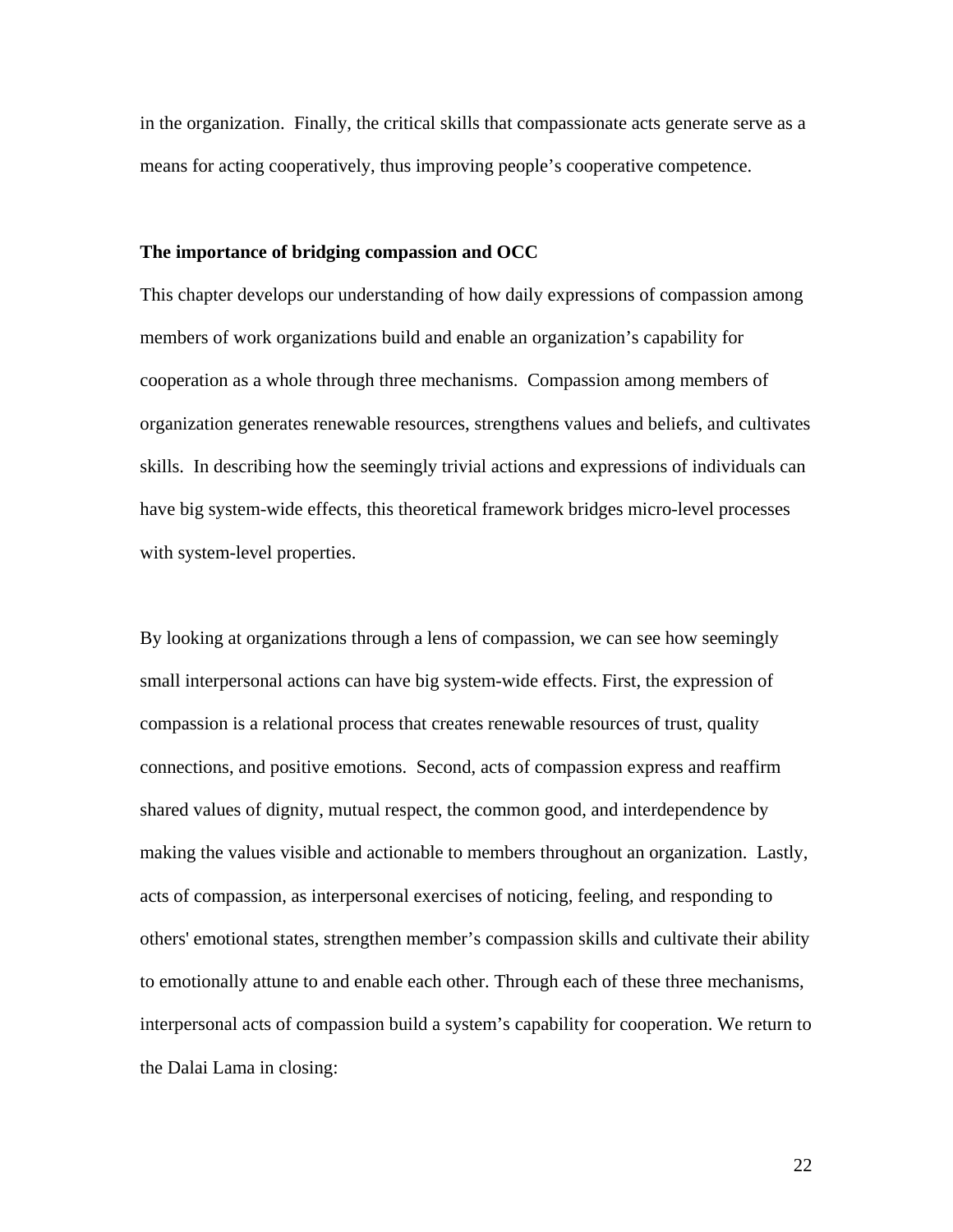"A mind committed to compassion is like an overflowing reservoir -- a constant source of energy, determination and kindness. This mind is like a seed; when cultivated, it gives rise to many other good qualities, such as forgiveness, tolerance, inner strength and the confidence to overcome fear and insecurity... we should not limit our expressions of love and compassion to our family and friends. Nor is compassion only the responsibility of clergy, health care, and social workers. It is the necessary business of every part of the human community."

~The Dalai Lama~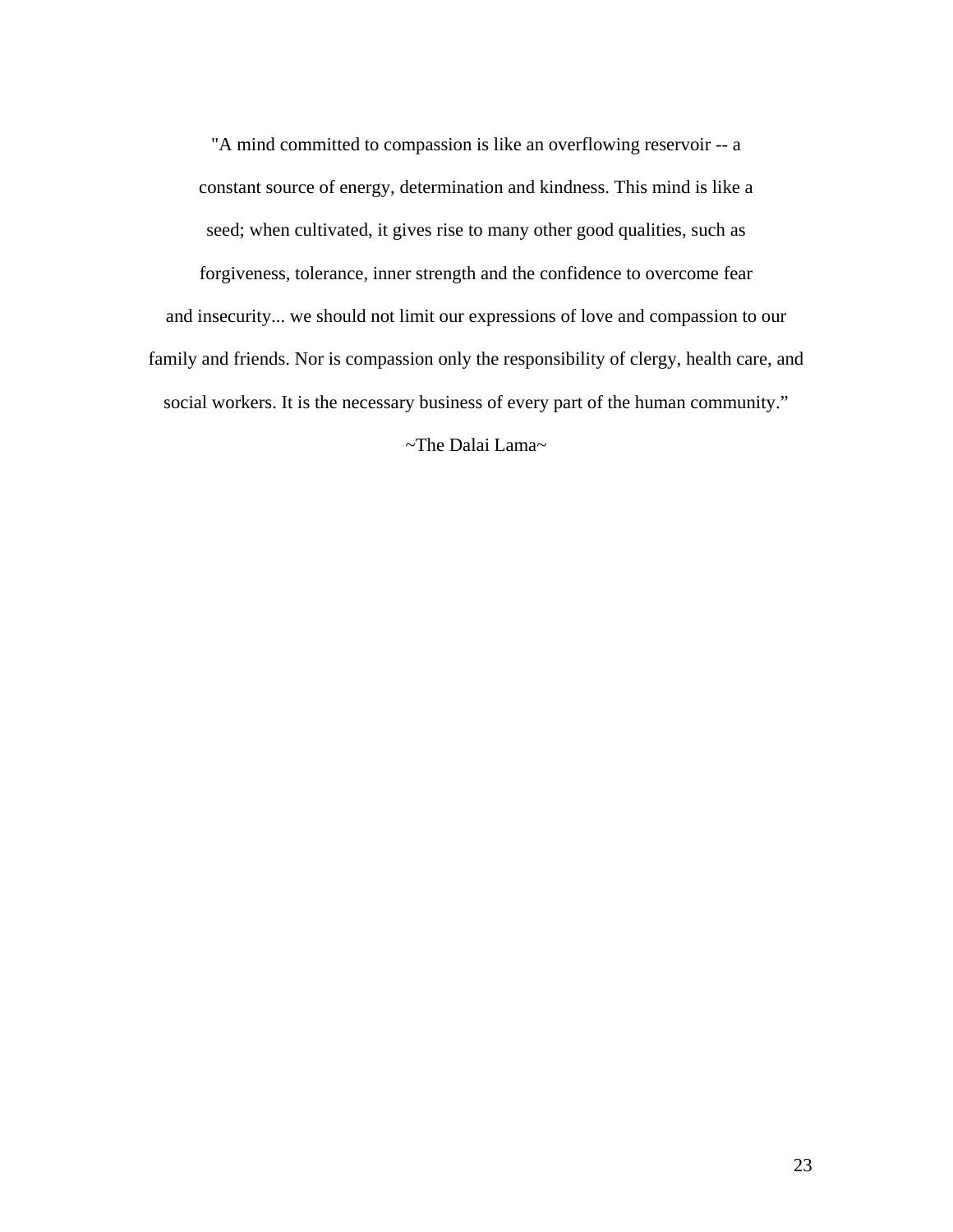# **Figure 1: Core arguments linking compassion at work to cooperation capability of an organization**

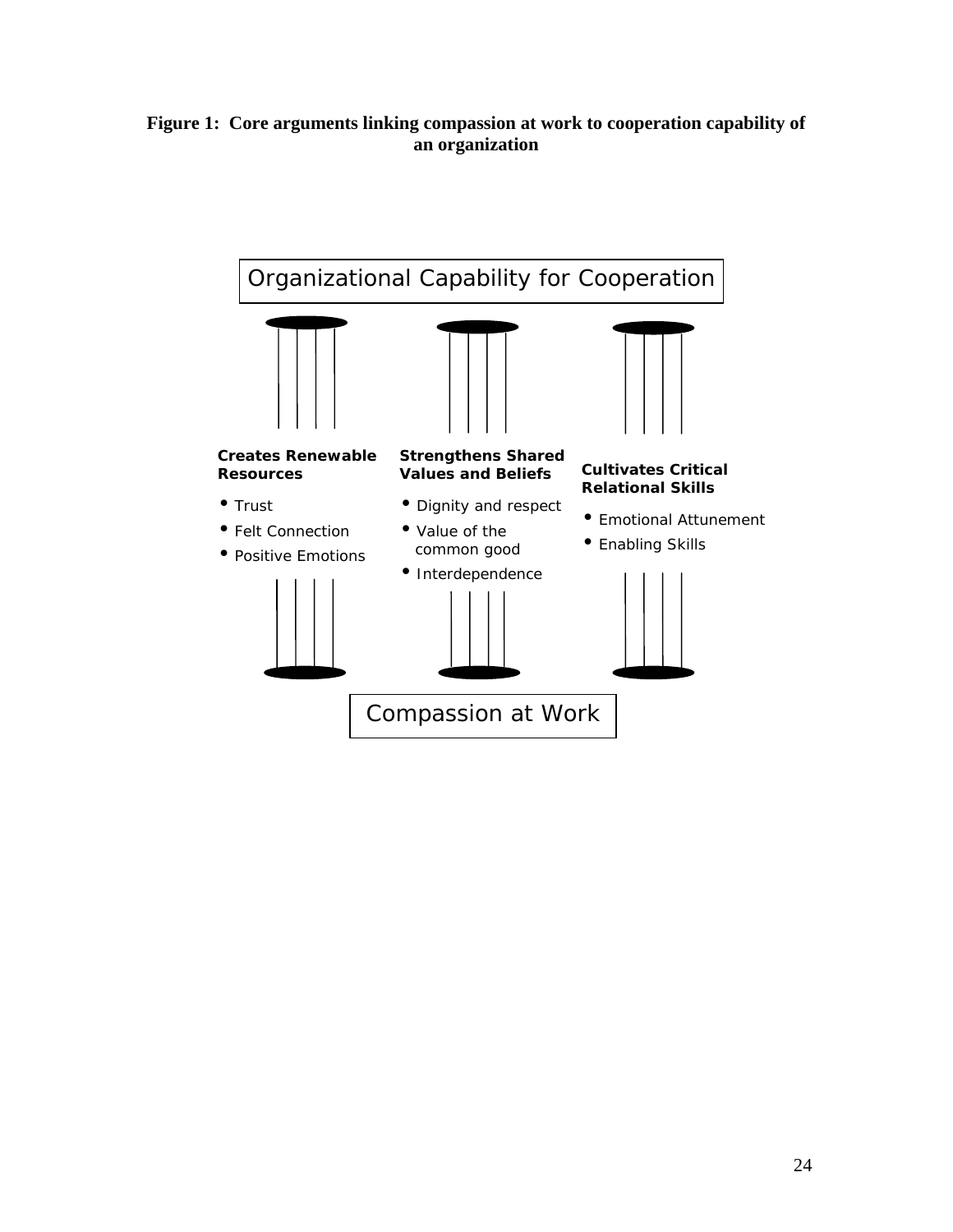# **References**

Austin, J. E. (2000). *The collaboration challenge.* San Francisco: Jossey-Bass.

- Batson, C. D., & Shaw, L. L. (1991). Evidence for altruism: Toward a pluralism of prosocial motives. *Psychological Inquiry, 2:* 107-122.
- Benner, P., Tanner, C., & Chesla, C. (1996). *Expertise in nursing practice: Caring, clinical judgment and ethics.* New York: Springer Publishing Company.
- Blum, L. (1980). Compassion*.* In A. O. Rorty (Ed.), *Explaining emotions*: 507-517. Berkeley, CA: University of California Press.
- Boyatzis, R., Smith, M. & Tresser, N. (2003) Developing sustainable leaders through coaching and compassion. Working paper, Case Western Reserve University
- Brody, H. (1992). *The healer's power.* New Haven: Yale University Press.
- Buber, M. (1974). *I and Thou.* New York: Macmillan Publishing.
- Cassell, E. J. (2002). Compassion*.* In C. R. Snyder & S. J. Lopez (Eds.), *Handbook of positive psychology:* 434-445. New York: Oxford University Press.
- Clark, C. (1997). *Misery and company: Sympathy in everyday life.* Chicago: The University of Chicago Press.
- Cooperrider, D. & Dutton, J. E. (1999) (Eds). *Organizational dimensions of global change: No limits to cooperation.* Thousand Oaks: Sage Publications.
- Dalai Lama (1995). *The power of compassion.* London: Thorsons.
- Dutton, J. E. (2003). *Energize your workplace: How to build and sustain high quality connections at work.* San Francisco: Jossey-Bass Publishers.
- Dutton, J. E., Frost, P. J., Worline, M. C., Lilius, J. M., & Kanov, J. M. (2002). Leading in times of trauma. *Harvard Business Review, 80:* 54 – 61.
- Dutton, J. E. & Heaphy, E. (2003). The power of high quality connections at work*.* In K. S. Cameron, J. E. Dutton, & R. E. Quinn (Eds*.), Positive Organizational Scholarship:* 263-278. San Francisco: Berrett-Koehler.
- Dutton, J. E., Worline, M., Frost, P., & Lilius, J. (2005). *Explaining compassion organizing competence.* Working paper, Stephen M Ross School of Business.

Eisler, R. (2002). *The power of partnership*. Novata, CA: New World Library.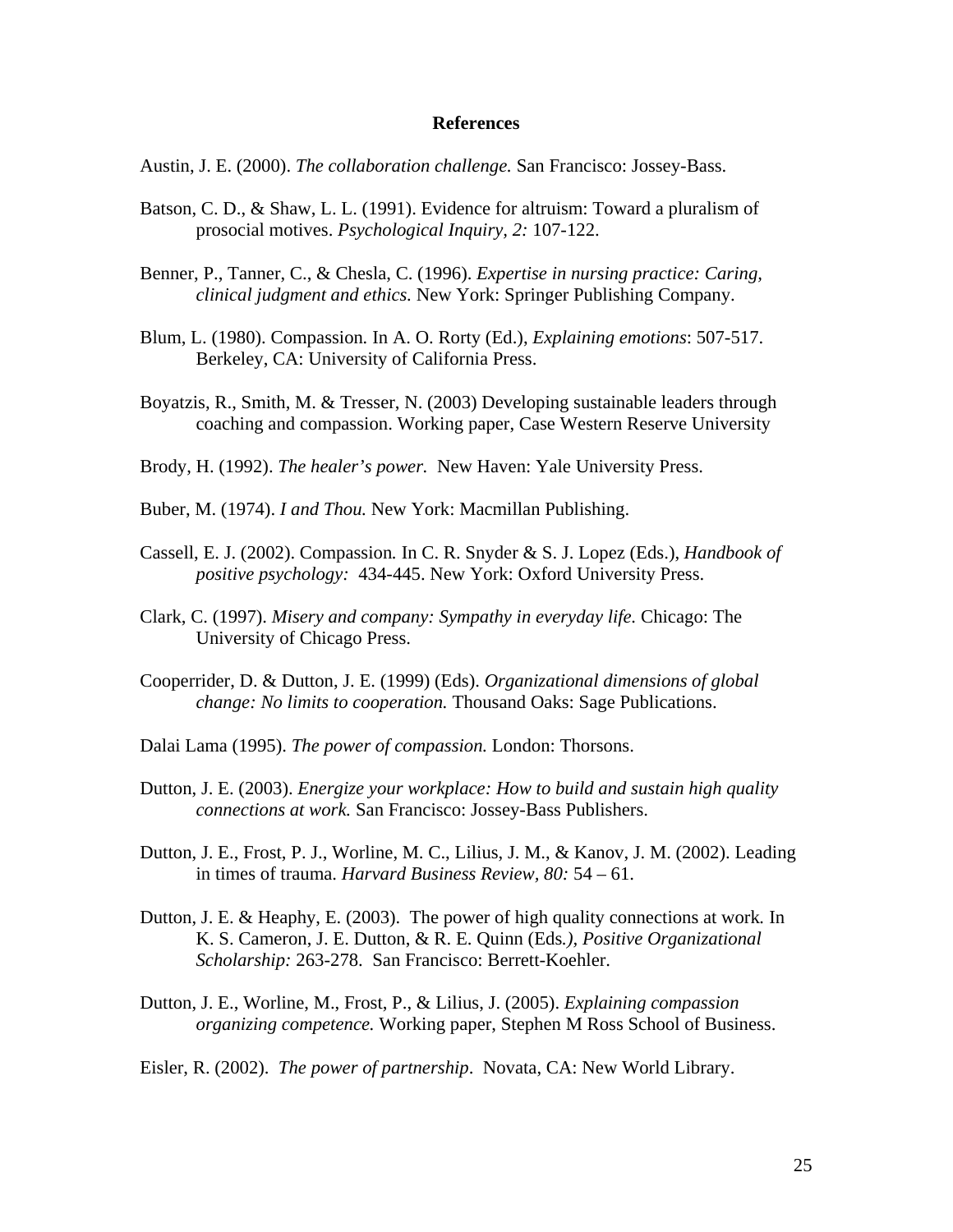- Emmons, R. A. (2003). Acts of gratitude in organizations*.* In K. S. Cameron, J. E. Dutton, & R. E. Quinn (Eds.), *Positive Organizational Scholarship:* 81-93. San Francisco: Berrett-Koehler.
- Feldman, M. (2004). Resources in emerging structures and processes of change. *Organization Science, 15:* 295-309.
- Fredrickson, B.L. (2003). Positive emotions and upward spirals in organizations*.* In K. Cameron, J. Dutton & R. Quinn (Eds.), *Positive Organizational Scholarship:* 163- 175. San Francisco: Berrett-Koehler.
- Fredrickson, B. L. (1998). What good are positive emotions*? Review of General Psycholog*y, *2:* 300-319.
- Fredrickson, B. L. (2000). Cultivating positive emotions to optimize health and wellbeing. *Prevention and Treatment* 3. Available on the World Wide Web: http://journals.apa.org/prevention
- Frost, P. J. (2003). *Toxic emotions at work: How compassionate managers handle pain and conflict.* Boston, MA: Harvard Business School Press.
- Frost, P. J., Dutton, J. E., Maitlis, S., Lilius, Kanov, J. M. & Worline, M. C. (2006). Seeing organizations differently: Three lenses on compassion. In S. Clegg, C. Hardy, T. Lawrence & W. Nord (Eds.), *Handbook of Organization Studies*, London: Sage Publications, forthcoming.
- Frost, P. J., Dutton, J. E., Worline, M. C., & Wilson, A. (2000). Narratives of compassion in organizations. In S. Fineman (Ed.), *Emotions in Organizations:* 25-45. Thousand Oaks, CA: Sage Publications.
- Frost, P. & Robinson, S. (1999, July-August). The toxic handler: Organizational hero and casualty*. Harvard Business Review, 77:* 96-104.
- Gibbons, F. X., & Wicklund, R. A. (1982). Self-focused attention and helping behavior*. Journal of Personality & Social Psychology, 43:* 462-474.
- Gittell, J.H, (2003). A theory of relational coordination. In K. Cameron, J. Dutton & R. Quinn (Eds.), *Positive Organizational Scholarship: 279-295.* San Francisco: Berrett-Koehler Publishers.
- Glaser, A.(2005). A *call to compassion*. Berwick, Maine: Nicolas-Hays.
- Gray, B. (1989). *Collaborating: Finding common ground for multiparty problems.* San Francisco: Jossey-Bass.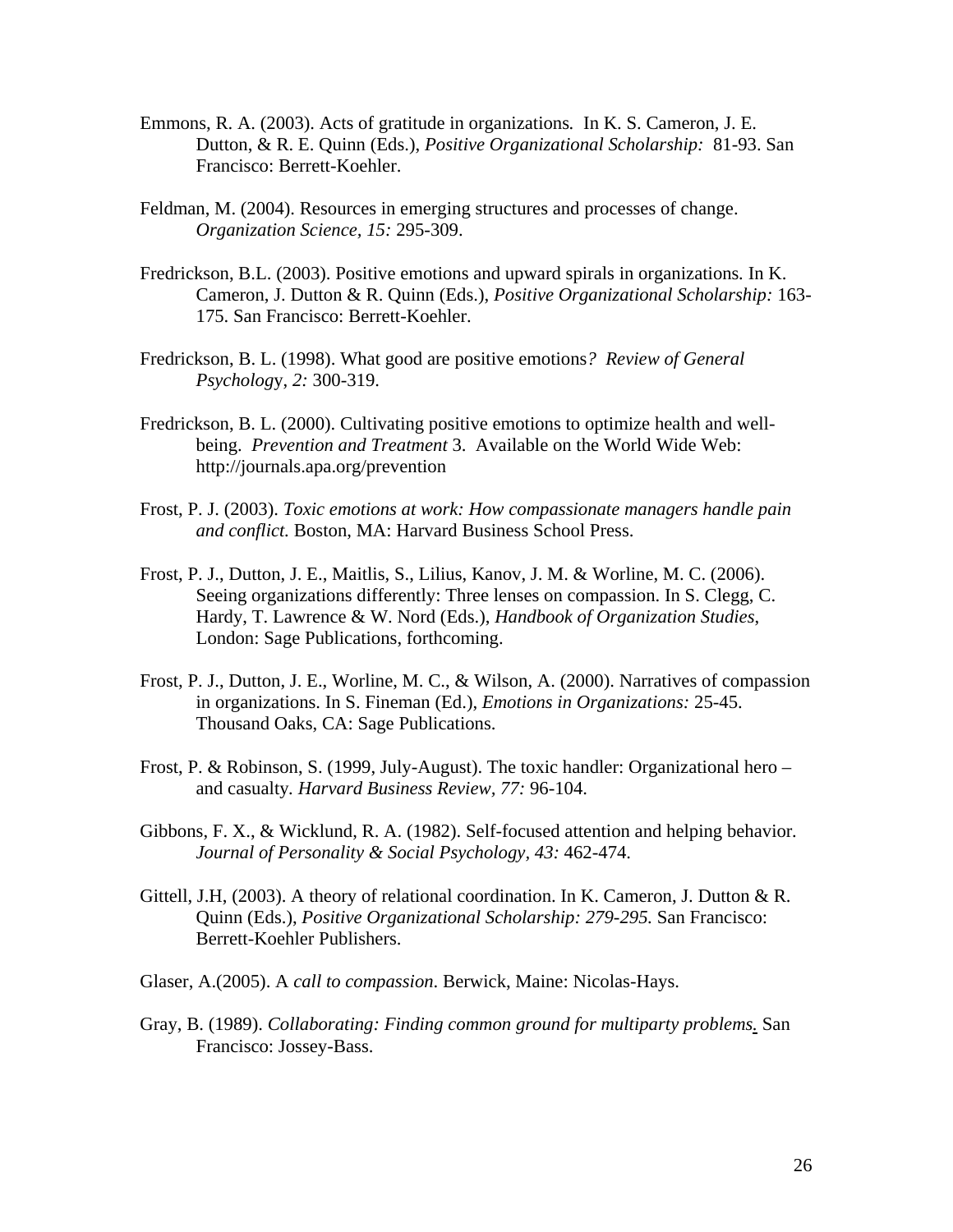- Gray, B. (2003). *Ego and identity as barriers to transformative cooperation: Lessons from feminism and Buddhism.* Paper presented at the conference on New Designs for Transformative Cooperation, Case Western Reserve University, September.
- Haidt, J. (2003). Elevation and the positive psychology of morality. In C. Keyes & J. Haidt (Eds.), *Flourishing: The positive person and the good life:* 275- 289.Washington, DC: American Psychological Association.
- Harman, W. W. (1990). *Creative work: The constructive role of business in transforming society.* Ion Publishing.
- Isen, A. M. (1987). Positive affect, cognitive processes and social behavior. *Advances in Experimental Social Psychology, 20:* 203-253.
- Kahn, W. A. (1993). Caring for the caregivers: Patterns of organizational caregiving. *Administrative Science Quarterly, 38:* 539-563.
- Kanov, J. M., Maitlis, S., Worline, M. C., Dutton, J. E., Frost, P. J., & Lilius, J. M. (2004). Compassion in organizational life*. American Behavioral Scientist, 47:* 808-827.
- Kopelman, S., Weber, M. J., & Messick, D. M. (2002). Factors influencing cooperation in commons dilemmas: A review of experimental psychological research*.* In E. Ostrom, T. Dietz, N. Dolsak, P.C. Stern, S. Stonich & E. U. Weber (Eds*.), The drama of the commons*: 113-155. Washington, DC: National Academy Press.

Kornfield J. (1993). *A path with heart.* New York: Bantam Books.

- McAllister, D. J. (1995). Affect- and cognition-based trust as foundations for interpersonal cooperation in organizations*. Academy of Management Journal, 38:* 24-59.
- McGill, A. (2003). Paper presented at the conference on New Designs for Transformative Cooperation, Case Western Reserve University, September.
- Miller, J.B., & Stiver, I. (1997). *The healing connection.* Boston, MA: Beacon Press.
- Nussbaum, M. C. (1996). Compassion: The basic social emotion. *Social Philosophy and Policy, 13:* 27-58.
- Porter, L. W., Lawler, E. E., & Hackman, J. R. (1975). *Behavior in organizations.* New York: McGraw-Hill.
- Reich, W. T. (1989). Speaking of suffering: A moral account of compassion. *Soundings*, *72:* 83-108.